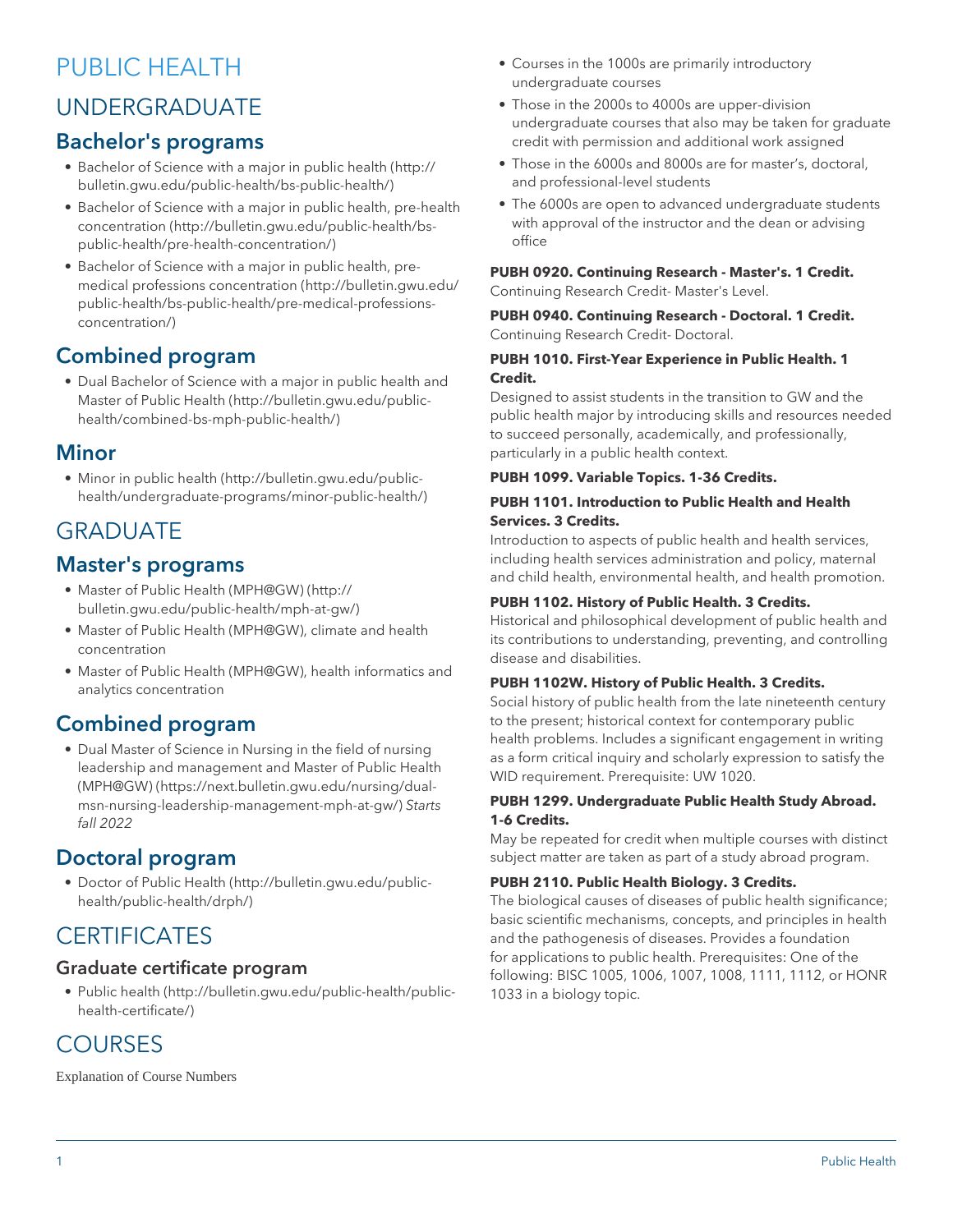## **PUBH 2112. Principles of Health Education and Health Promotion. 3 Credits.**

Foundational understanding of the field of health education/ health promotion, using a variety of resources to identify and explore theoretical and practical issues in the field. PUBH 1101 may be taken concurrently. Prerequisite: PUBH 1101.

## **PUBH 2113. Impact of Culture upon Health. 3 Credits.**

Relationships between cultural values and the development of modern health systems based on Western models of health care practice. Reliance upon traditional forms of health care. Examples of successful incorporation of traditional practices into evolving health care systems.

#### **PUBH 2114. Environment, Health, and Development. 3 Credits.**

Survey of the relationship between health and development and environmental trends. Topics include deforestation, urban contamination, and desertification.

#### **PUBH 2115. Health, Human Rights, and Displaced Persons. 3 Credits.**

Concepts of health as a human right, ethics, and the participation of the international community in moving toward health for all. Civil and international conflict in the generation of displaced populations.

## **PUBH 2116. Global Delivery of Health Systems. 3 Credits.**

Introduction to health systems and the basic concepts of health systems administration and financing and health care reform with examples from advanced, middle income, and poor countries.

#### **PUBH 2117. Service Learning in Public Health. 3 Credits.**

A service-learning course that combines classroom instruction with practical learning. Students are responsible for securing an approved service site before the beginning of the semester; the instructor is available to assist with this placement.

#### **PUBH 2142. Introduction to Biostatistics for Public Health. 3 Credits.**

Applying biostatistical principles to analyze studies in health services literature. Selecting statistical methods based on research questions, calculating basic statistics for estimation and inference, interpreting results of statistical analyses.

## **PUBH 3115. Global Health and Human Rights. 3 Credits.**

Concepts of health as a human right and the impact of ethical violations on the mental and physical health of individuals; the efforts of the international community in addressing health consequences of vulnerable populations.

#### **PUBH 3116. Global Health Systems Performance. 3 Credits.**

Introduction to the U.S. and international health systems, both public and private, and the WHO Health Systems Framework; how environmental, ethical, cultural, and political actions shape health systems in different parts of the world. Restricted to juniors and seniors.

## **PUBH 3130. Health Services Management and Economics. 3 Credits.**

Basics of management theory, finance, and economics as applied to managing in the public health and health services field. Prerequisite: ECON 1011.

## **PUBH 3131. Epidemiology. 3 Credits.**

Principles of epidemiology. Basic public health research designs and their relationship to establishing cause and effect. Determining effectiveness of interventions to prevent and cure disease at a population level. Prerequisites: One of the following: PUBH 2142, STAT 1051, STAT 1053, or STAT 1127.

## **PUBH 3132. Health and Environment. 3 Credits.**

Introduction to environmental and occupational health and implications for individual and population health. Issues of clean water, environmental toxins, air pollution, and the environmental impact on infectious diseases.

## **PUBH 3133. Global Health and Development. 3 Credits.**

Political, social, and economic determinants of health; measuring health status globally; burden of diseases that impact development; and epidemiological characteristics. Emphasis on low-income countries, health of the poor, inequity, and inequality. Restricted to juniors and seniors.

## **PUBH 3135W. Health Policy. 3 Credits.**

An introduction to the fundamentals of the health care system in the United States and strategies available to policymakers when addressing problems relating to access, financing, and delivery of health care. Includes a significant engagement in writing as a form of critical inquiry and scholarly expression to satisfy the WID requirement. Prerequisite: PUBH 1101.

## **PUBH 3136. Health Law. 3 Credits.**

Legal concepts related to individual health care and public health systems in the United States. Health care law, public health law, and bioethics.

## **PUBH 3137. Global Public Health Nutrition. 3 Credits.**

Consideration of hunger and other nutrition issues globally, including food insecurity, under/over nutrition, and micronutrient deficiencies. Application of UNICEF malnutrition framework to describe vulnerable groups, critique program strategies, and identify multisectorial strategies to reduce hunger and malnutrition. Prerequisite: PUBH 3133.

## **PUBH 3142. Introduction to Biostatistics for Public Health. 3 Credits.**

Applying biostatistical principles to analyze studies in health services literature. Selecting statistical methods based on research questions, calculating basic statistics for estimation and inference, interpreting results of statistical analyses.

## **PUBH 3150. Sustainable Energy and Environmental Health. 3 Credits.**

Sustainability issues from the perspective of environmental health. Technical, social, and health implications of specific energy sources. Energy conservation and efficiency in the context of population growth, food and water resources, and maintenance of a healthy environment for future generations.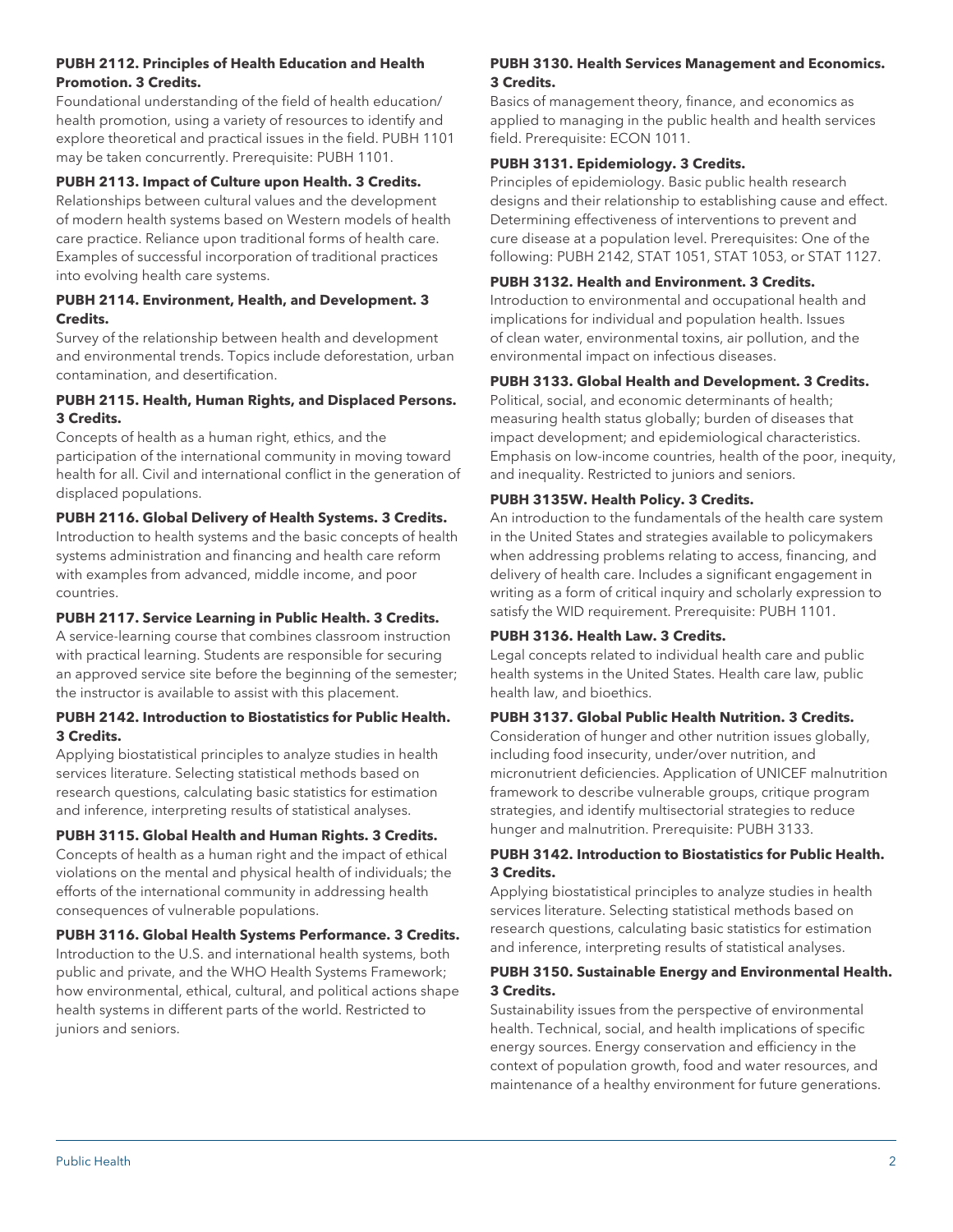#### **PUBH 3151. Current Issues in Bioethics. 3 Credits.**

General and specific ethical questions and ethical decision making from both personal and organizational perspectives; right to health care, research with human subjects, reproductive technology, genetics, professional and student roles and responsibilities, and end-of-life issues.

#### **PUBH 3151W. Current Issues in Bioethics. 3 Credits.**

General and specific ethical questions and ethical decision making from both personal and organizational perspectives; right to health care, research with human subjects, reproductive technology, genetics, professional and student roles and responsibilities, and end-of-life issues. Includes a significant engagement in writing as a form of critical inquiry and scholarly expression to satisfy the WID requirement.

## **PUBH 3152. Qualitative Research Methods in Public Health. 3 Credits.**

Introduction to characteristics and methods relevant to the design and conduct of qualitative research in public health investigations; data collection methods, coding, data analysis, and reporting results.

#### **PUBH 3199. Topics in Public Health. 1-5 Credits.**

Topics vary by semester. See the Schedule of Classes for more details. May be repeated for credit provided the topic differs.

#### **PUBH 3201. Introduction to Bioinformatics. 3 Credits.**

Introduction to bioinformatics: biological concepts of molecular biology, genome organization, and evolution; computational concepts of alignment, database searching, phylogeny, and structural bioinformatics; programming concepts in Unix and Python. Credit cannot be earned for this course and BISC 2584, CSCI 3571.

#### **PUBH 3202. Introduction to Genomics. 3 Credits.**

Principles of genomics; genome projects, including the human genome, molecular techniques, analytical approaches, computational tools for genome research, and genomic data generation and analysis. Prerequisites: BISC 1111 or BISC 1112.

#### **PUBH 3299. Undergraduate Public Health Study Abroad. 1-6 Credits.**

May be repeated for credit when multiple courses with distinct subject matter are taken as part of a study abroad program.

#### **PUBH 3995. Undergraduate Research. 6 Credits.**

Students work under the mentorship of a faculty member to acquire knowledge and skills central to the design, conduct, and/or analysis of scientific research. Project proposal must be approved by the instructor and dean's office prior to enrollment. Credit cannot be earned for this course and EXNS 3995.

## **PUBH 4140W. Senior Seminar. 3 Credits.**

Students develop a public health intervention incorporating various domains of the discipline of public health. Restricted to public health majors in their senior year. Prerequisites: PUBH 1101, PUBH 3130, and PUBH 3135W. Includes a significant engagement in writing as a form of critical inquiry and scholarly expression to satisfy the WID requirement.

#### **PUBH 4141. Senior Seminar Community Needs Assessment. 3 Credits.**

Culminating experience for students in undergraduate public health programs. Restricted to seniors in the BS in public health program and students in the minor in public health.

#### **PUBH 4199. Independent Study. 1-6 Credits.**

An outline of the intended project must be approved by the instructor and the dean's office prior to enrollment. Restricted to public health majors.

#### **PUBH 4201. Practical Computing. 3 Credits.**

Basic concepts of computer programming in biomedical sciences and health informatics; foundations of R and Python languages; best programming practices in health applications. Prerequisites: BISC 1111 and BISC 1115; or BISC 1112 and BISC 1116.

#### **PUBH 4202. Bioinformatics Algorithms and Data Structures. 3 Credits.**

Algorithmic foundations of bioinformatics, ranging from generic algorithmic techniques to specific algorithms used in various areas of bioinformatics. Prerequisite: PUBH 4201.

#### **PUBH 6000. MPH Applied Practice Experience. 0 Credits.**

Provides students with an opportunity to synthesize, integrate, and apply practical skills, knowledge, and training learned in their MPH courses by gaining practical experience in a public health work environment. Restricted to students in the MPH program.

#### **PUBH 6002. Biostatistical Applications for Public Health. 3 Credits.**

Application of biostatistical principles to critical analysis of retrospective studies, prospective studies, and controlled clinical trials, as well as studies in the health services literature. Selection, basic calculations, and interpretation of statistical methods for detection of significant associations and differences.

#### **PUBH 6003. Principles and Practices of Epidemiology. 3 Credits.**

General principles, methods, and applications of epidemiology. Outbreak investigations, measures of disease frequency, standardization of disease rates, study design, measures of association, hypothesis testing, bias, effect modification, causal inference, disease screening, and surveillance. Case studies apply these concepts to a variety of infectious, acute, and chronic health conditions affecting the population.

#### **PUBH 6007. Social and Behavioral Approaches to Public Health. 2 Credits.**

Social and behavioral science theories, models, and concepts that can be applied to public health problems and interventions. The role of social and community factors, including race, ethnicity, and culture, in both the onset and solution of public health problems; the interrelationship between the social and behavioral sciences.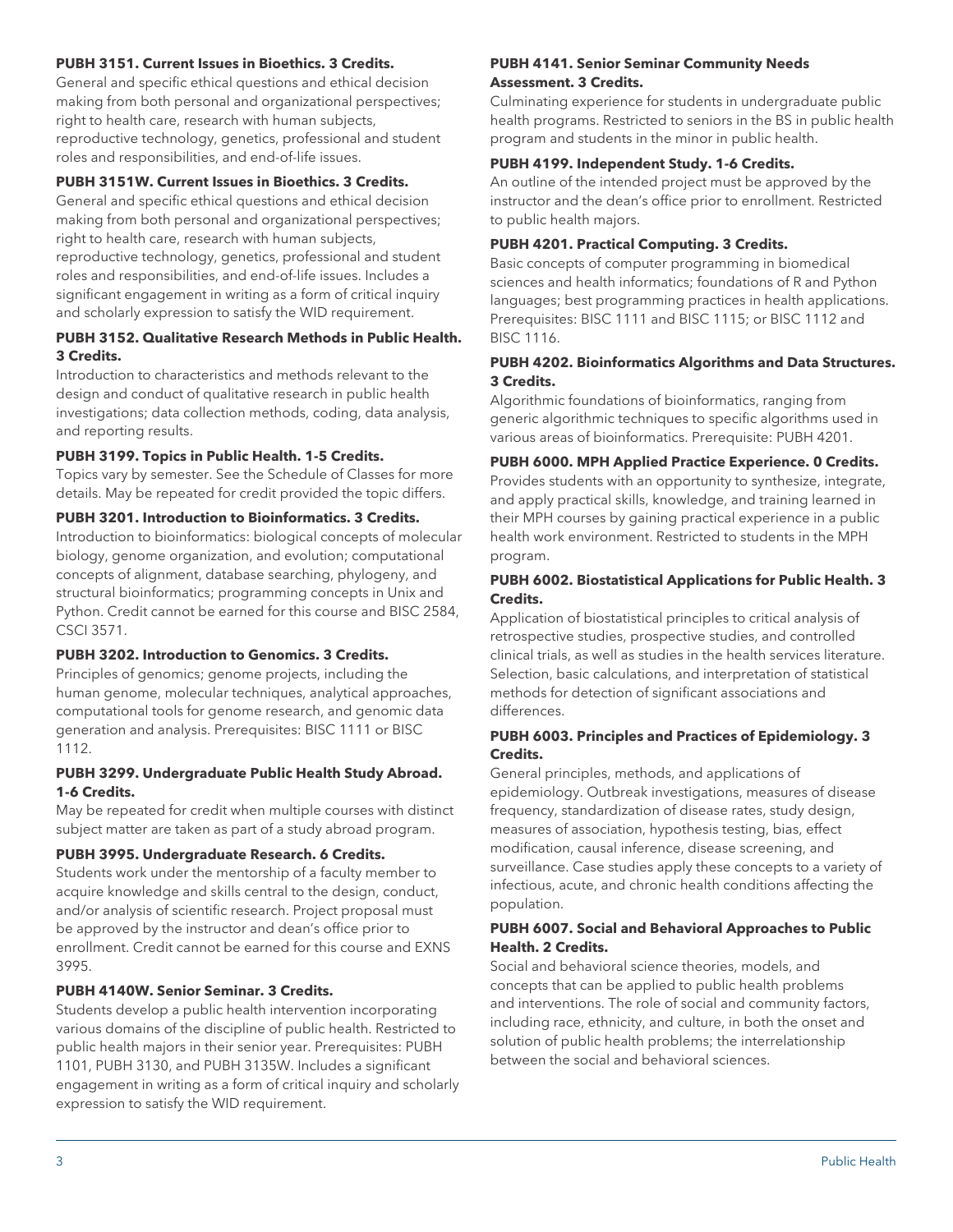## **PUBH 6009. Fundamentals of Public Health Program Evaluation. 2 Credits.**

Topics include designing program evaluation studies to produce and interpret evidence to improve public health; options for evaluation study design and evidence generation; and qualitative data collection and analysis methods. Prerequisites: PUBH 6007. Recommended background: Prior completion of PUBH 6002.

## **PUBH 6010. Independent Study. 1-6 Credits.**

Designed to provide the student with an opportunity to gain or enhance public health knowledge and to explore an area of interest related to public health research or the delivery and/or administration of health services. Permission of the instructor or advisor required prior to enrollment.

## **PUBH 6011. Environmental and Biological Foundations of Public Health. 3 Credits.**

The connection between population health and exposures to chemical, physical, and biological agents in the environment; interconnection between dimensions of environmental systems and all living things; biological sciences as they relate to environmental impacts.

## **PUBH 6012. Fundamentals of Health Policy. 2 Credits.**

Comparative study of the structure, financing, and delivery of public health and health care in the United States and abroad; core elements of policy analysis are used to develop skills in analyzing a public health problem and presenting possible solutions both orally and in writing.

#### **PUBH 6013. Master's Thesis. 3 Credits.** See Advisor.

#### **PUBH 6014. Practicum. 1-3 Credits.**

This course provides the opportunity for MPH students to apply the knowledge and skills acquired through their programs of study. A planned, supervised and evaluated practice experience that is relevant to the student's program is an essential component of a public health professional degree program. These opportunities can take place in a variety of agencies or organizations. Each program customizes Practicum requirements to meet students' needs. (Credit/No Credit) [For 45-credit MPH students who started Summer 06 or after.].

## **PUBH 6015. Culminating Experience. 1-3 Credits.**

Students synthesize and integrate knowledge acquired in coursework and other learning experiences and apply theory and principles to a situation that approximates some aspect of professional practice. Program faculty evaluate student's mastery of the body of knowledge and ability to demonstrate proficiency in the required competencies. Requirements evaluated are adapted to the degree program.

## **PUBH 6016. Field/Laboratory Experience. 2 Credits.**

The overall purpose of the field/laboratory experience requirement is to introduce students in the MS-PHMEID degree program to a supervised practical experience in a Public Health Laboratory or other qualifying public health entity from the perspective of the actual wet laboratory operations. Students that already have this laboratory experience are introduced to epidemiologic research, particularly surveillance, and its tie-in with laboratories either in the United States or in an international setting.

## **PUBH 6021. Essentials of Public Health Practice and Leadership I. 1 Credit.**

The skills necessary for being an effective practitioner and leader; optimizing self-management and contributions in teams as public health professionals.

## **PUBH 6022. Essentials of Public Health Practice and Leadership II. 1 Credit.**

The development of organizations and systems in public health; organizational management tools and collaborative, outcome-oriented advocacy techniques. PUBH 6021 may be taken as a corequisite. Prerequisite: PUBH 6021.

## **PUBH 6023. Interprofessional Education Experience. 0 Credits.**

Completion of an interprofessional education experience (IPE) is required for all MPH students. Maximizes the student's capacity for collaboration with others to better address public health and health care challenges. A variety of options are available for students to complete this requirement before graduation. Restricted to MPH students. Prerequisites: PUBH 6002, PUBH 6003, PUBH 6007, PUBH 6011, PUBH 6012, and PUBH 6021.

## **PUBH 6045. National and Global Public Health Systems. 1 Credit.**

Frameworks for national and global public health systems, and how lessons learned from the COVID-19 pandemic can help such systems be better prepared to address the broad range of public health challenges facing populations.

## **PUBH 6047. Systematic Reviews to Synthesize Evidence in Public Health Practice. 1 Credit.**

Overview of the design, implementation, and interpretation of systematic reviews and meta-analyses based on case studies of contemporary health controversies in public health. Prerequisites: PUBH 6002 and PUBH 6003. Recommended background: Prior completion of coursework on study design, such as PUBH 6410 and/or PUBH 6247, is strongly encouraged.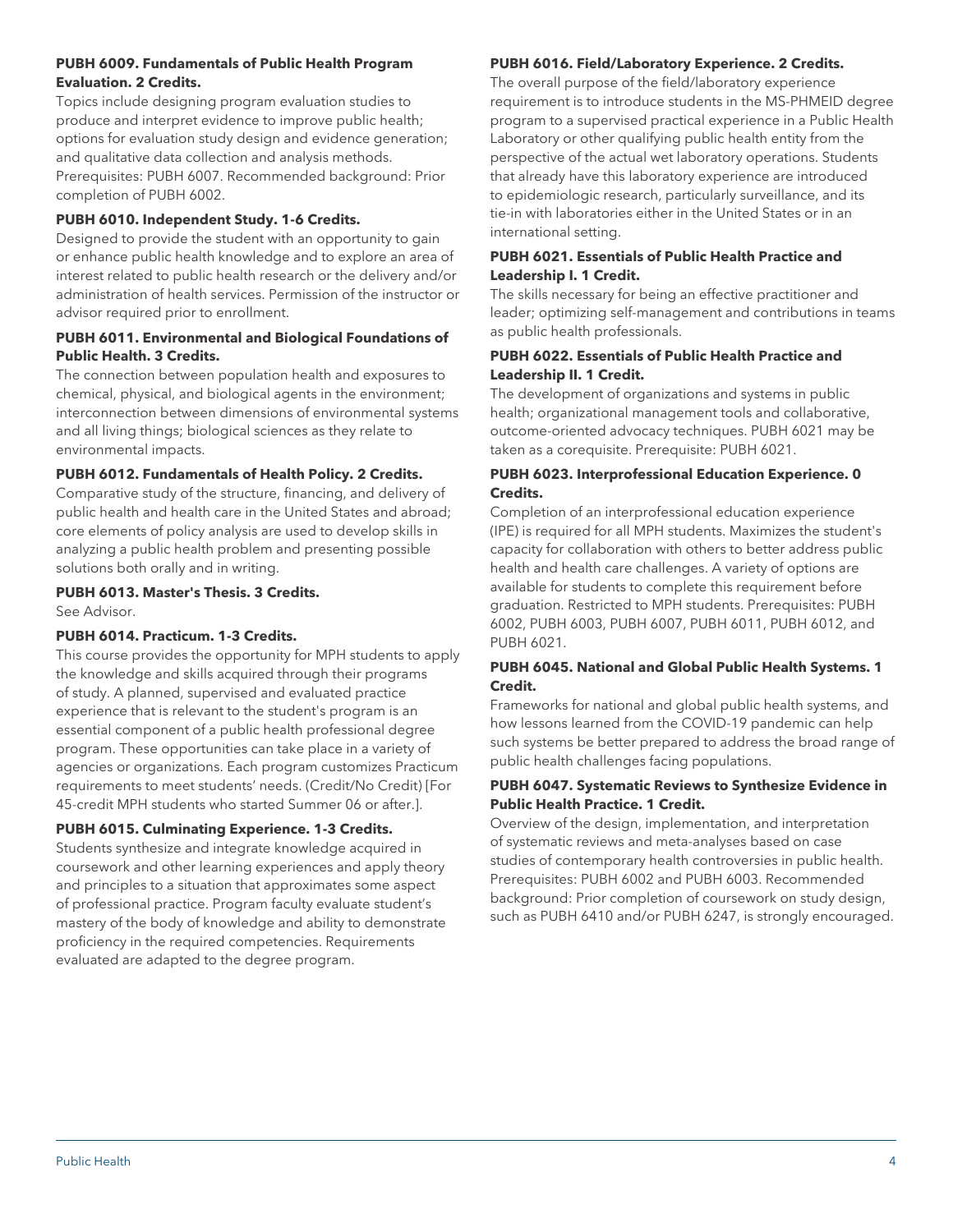## **PUBH 6050. Introduction to Health Services Delivery. 2 Credits.**

Introduction to the systems that define and shape delivery of health services in the United States. Case studies and presentations on major issues develop an appreciation of dilemmas confronting policymakers, providers, and patients: balancing cost, quality and access. Access and disparity, health care professions, facilities, managed care organizations and government health care programs. Policy changes that have had major impact on American health care in the past century. Fall.

## **PUBH 6052. Practical Data Management and Analysis for Public Health. 2 Credits.**

Practical aspects of dataset creation, data management, rudimentary statistical analysis, and tabular and graphical presentation of results. Creating codebooks, entering and cleaning data, deriving new variables from existing ones, choosing and implementing appropriate analytical techniques, graphing and tabulating results, and documenting and protecting work. Prerequisites: PUBH 6002 and PUBH 6003.

## **PUBH 6054. Community Engagement and Advocacy. 2 Credits.**

Tools and strategies for public health practitioners to understand, respect, organize, and collaborate with community groups and organizations for promotion of healthy behaviors. Development of practical skills to harness available resources in a community to advocate for healthy living and positive health outcomes.

## **PUBH 6056. Public Health Leadership Seminar. 1 Credit.**

Leadership lessons taken from the careers of a diverse group of executives and entrepreneurs from the corporate, government, nonprofit, and art sectors. Leadership theory and styles. Building networks; skills for effectively engaging with peers, potential employers, and business partners.

## **PUBH 6058. Researching Violence Against Women and Girls. 2 Credits.**

The intersection of violence against women and girls (VAWG) and public health; the impact that violence has on the health of the survivor, her current and future children, and communities; methods and best practices for designing applied research on VAWG. Prerequisites: PUBH 6002, PUBH 6003, PUBH 6007, PUBH 6011 and PUBH 6012.

## **PUBH 6060. MPH@GW Culminating Experience I. 1 Credit.**

Students integrate and apply the skills, knowledge, theories, principles, and methods of public health practice to a public health issue. Most students will have completed PUBH 6014 or PUBH 6022 and other MPH core coursework prior to enrollment. Restricted to students in the MPH@GW program. Prerequisites: PUBH 6002, PUBH 6003, and PUBH 6007; and PUBH 6004 or PUBH 6011; and PUBH 6006 or PUBH 6012; and PUBH 6009 or PUBH 6437.

# **PUBH 6061. MPH@GW Culminating Experience II. 1 Credit.**

Students integrate and apply the skills, knowledge, theories, principles, and methods of public health practice to a public health issue. Students may already have completed PUBH 6060 or it may be taken as a corequisite. Restricted to students in the MPH@GW program. Prerequisites: PUBH 6060.

# **PUBH 6080. Pathways to Public Health. 0 Credits.**

Introduces the 12 foundational public health learning objectives to GWSPH students in non-MPH graduate programs. Must be completed before the last day of classes in the student's first semester of matriculation.

**PUBH 6090. Practicum/Culminating Experience. 4 Credits.**

Individually tailored. Culminating Experience for the MPH program. Permission of the advisor required prior to enrollment.

# **PUBH 6091. Special Project. 1-4 Credits.**

Under faculty supervision, the student undertakes an original project that applies the skills and knowledge gained in the chosen track and/or concentration within the MPH program. Prerequisite: Permission of the instructor. NOTE that credits vary by program; please consult your program plan to register for the appropriate number of credits. [For 36-credit MPH students only].

# **PUBH 6099. Topics in Public Health. 3 Credits.**

In-depth examination of a particular facet of public health. Topics vary by semester. See the Schedule of Classes for more details. May be repeated for credit provided the topic differs.

## **PUBH 6121. Environmental and Occupational Epidemiology. 3 Credits.**

Demonstration and application of epidemiologic methods for the study of environmental and occupational health problems; epidemiologic exposure assessment methods and methods relevant to cohort, case-control, cross-sectional, and case cross-over studies; survey design and sources and evaluation of biases and confounding; emphasis on written and oral communication skills. Prerequisites: PUBH 6002 and PUBH 6003; and PUBH 6004 or PUBH 6011.

## **PUBH 6122. Protecting Public Health and the Environment: Policies, Politics, and Programs. 3 Credits.**

The legislative, regulatory, judicial, and political system in the United States developed to protect human health and the environment. National and global public and environmental health agencies, policy development, and current topics. Prerequisites: PUBH 6004 or PUBH 6011.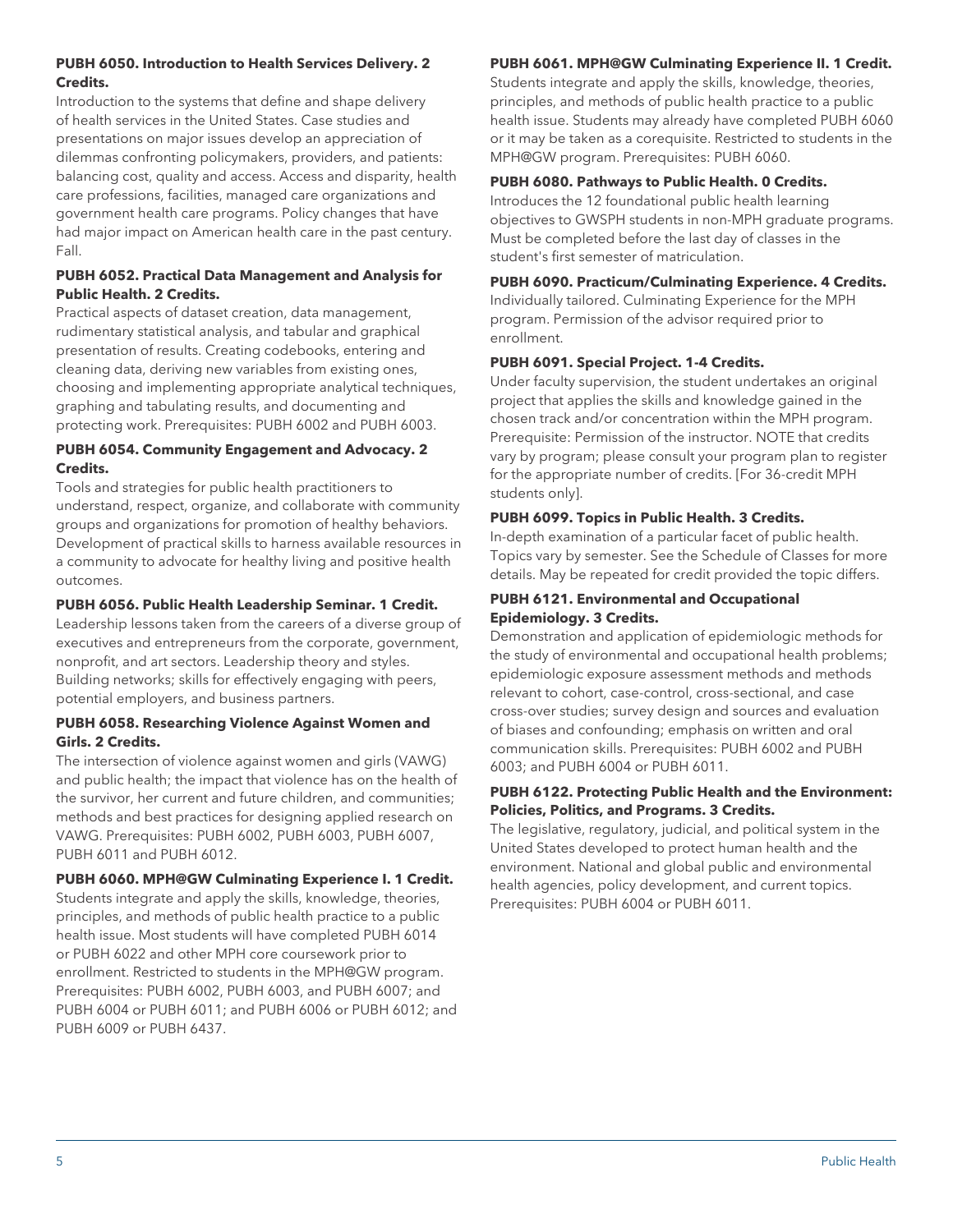## **PUBH 6123. Toxicology: Applications for Public Health Policy. 3 Credits.**

Toxicology as both a scientific discipline and a source of information for public health policy with respect to the regulation of foods, pesticides, drugs (pharmaceuticals), environmental chemical pollutants, and other chemicals that may affect human and environmental health. How chemicals interact with biological systems to produce adverse effects. The ways in which toxicologic information is developed and applied to regulatory decision making and the use of toxicology in regulatory risk assessment. Prerequisites: PUBH 6004 or PUBH 6011.

## **PUBH 6124. Risk Management and Communication. 3 Credits.**

Culminating course using problem-based learning methods to examine a variety of real-world environmental and occupational health issues in-depth. Students integrate cumulative knowledge across all required courses and demonstrate professional competencies. Prerequisites: PUBH 6121, PUBH 6123 and PUBH 6126.

## **PUBH 6126. Assessment and Control of Environmental Hazards. 3 Credits.**

Introduces the anticipation, recognition, assessment, and control of hazards in the workplace and the ambient environment. It emphasizes an understanding of the characteristic features of specific hazards, which may be chemical, biological, or physical/ergonomic.

## **PUBH 6127. Introduction to Environmental Health Microbiology. 2 Credits.**

Basics of public health microbiology as it relates to the environment, food, water, and bioterrorism. Examines from an environmental health perspective how the principles of microbiology are applied to current and emerging public health issues, whether from intentional or unintentional contamination of the environment. Prerequisites: PUBH 6004 or PUBH 6011.

## **PUBH 6128. Global Environmental and Occupational Health. 2 Credits.**

Examination of the global environmental and occupational health factors that contribute significantly to the global burden of disease, focusing primarily on low- and middle-income countries; principles from behavioral sciences, development economics, risk assessment, and epidemiology are included; potential solutions to environmental health problems, metrics used to measure impacts, and areas for future research. Prerequisites: PUBH 6004 or PUBH 6011.

## **PUBH 6130. Sustainable Energy and the Environment. 2 Credits.**

The sustainability of various energy strategies, including energy conservation, green building principles, renewable energy, and mitigation and adaption policies for climate change. Emphasis on the life cycle framework. Topics include natural resource depletion, water and energy consumption, and air, water, and solid waste pollutant emissions. Prerequisites: PUBH 6004 or PUBH 6011.

## **PUBH 6131. Quantitative Methods in Environmental and Occupational Health. 3 Credits.**

Application of biostatistical and epidemiologic concepts and methods to analysis of EOH data. Development and practice of skills needed for analyzing complex exposures and communicating environmental and occupational research findings. Prerequisites: PUBH 6002 and PUBH 6003; and PUBH 6004 or PUBH 6011.

## **PUBH 6132. Water, Sanitation, and Hygiene (WASH) in Low-Income Countries. 2 Credits.**

Introduction to working in both disaster and development settings in countries where contaminated water, inadequate sanitation, and poor hygiene (WASH) cause serious health problems. Students gain practical experience applying WASH methods in the field. Prerequisites: PUBH 6004 or PUBH 6011.

## **PUBH 6133. Social Dimensions in Climate Change and Health. 3 Credits.**

The drivers of climate change and outcomes with particular focus on health dimensions; obstacles, vulnerabilities, inequality, and adaptation as well as technical and social solutions.

## **PUBH 6135. Researching Climate Change and Human Health. 3 Credits.**

Study of the effects of climate change on human health using evidence compiled by the National Climate Assessment (NCA); widespread impacts, ecological context, oceans of change, infrastructure, water resources, energy, land use, heat, and air quality. Recommended background: PUBH 6003 and PUBH 6004.

## **PUBH 6136. Introduction to Environmental and Occupational Epidemiology. 3 Credits.**

Epidemiologic research designs; methods for the study of environmental and occupational health problems; exposure assessment methods; design aspects of cross-sectional, case-control, cohort, and case cross-over studies; sources and evaluation of biases and confounding; survey and questionnaire design. Prerequisites: PUBH 6002, PUBH 6003 and PUBH 6011.

## **PUBH 6137. Environmental and Occupational Health Culminating Experience I. 1 Credit.**

The first in a two-course sequence. The final, integrative learning experience for the MPH in environmental health science and policy or global environmental health. Students apply the skills and knowledge, theories, and principles learned in the MPH program to practical public health problems. Restricted to MPH students in the Department of Environmental and Occupational Health who have completed all core courses and at least 9 credits in program-specific courses. Prerequisites: PUBH 6002 and PUBH 6003; PUBH 6004 or PUBH 6011; PUBH 6006 or PUBH 6012; and PUBH 6007.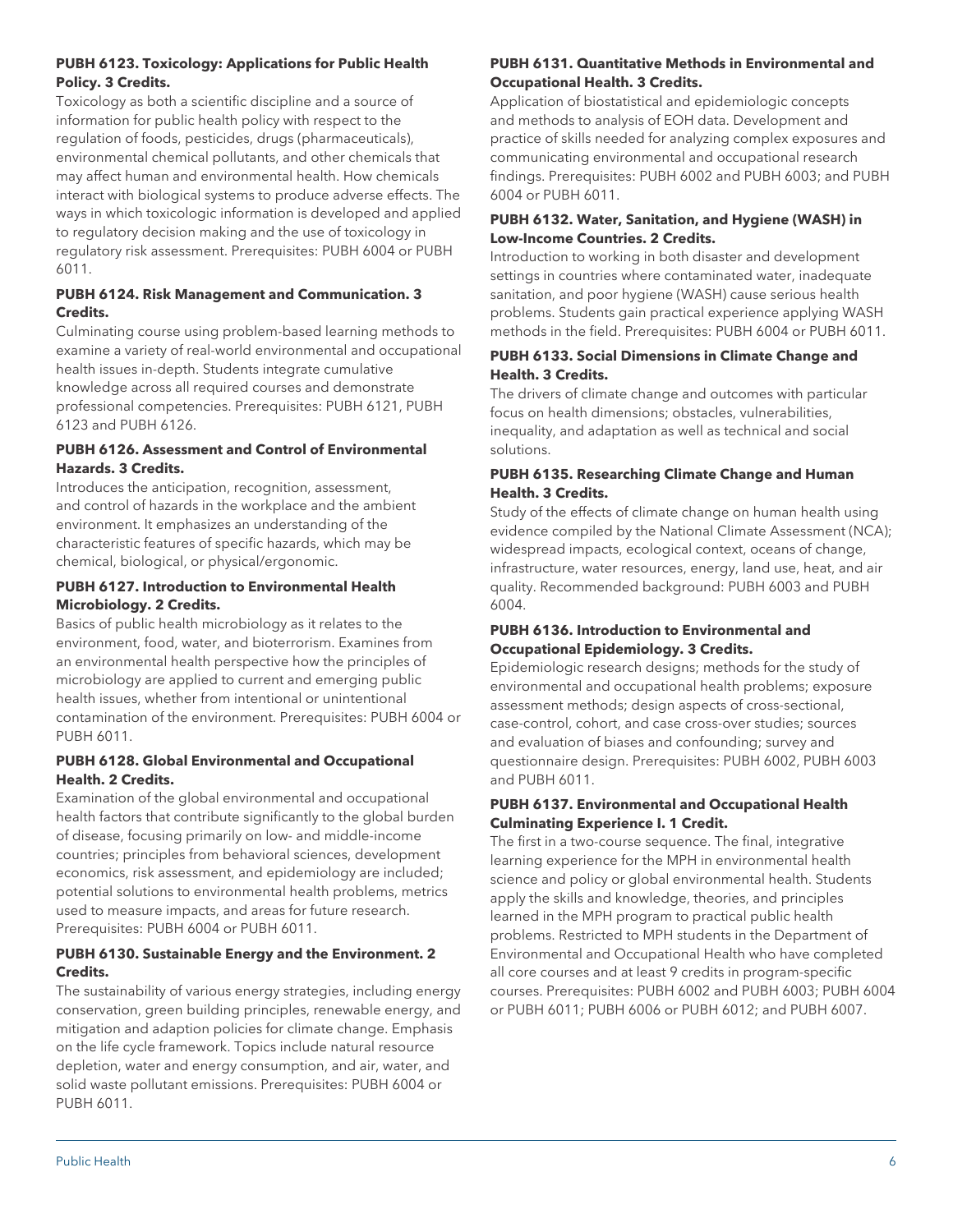#### **PUBH 6138. Environmental and Occupational Health Culminating Experience II. 1 Credit.**

The second in a two-course sequence. The final, integrative learning experience for the MPH in environmental health science and policy or global environmental health. Students apply the skills and knowledge, theories, and principles learned in the MPH program to practical public health problems. Restricted to MPH students in the Department of Environmental and Occupational Health. Prerequisite: PUBH 6137.

## **PUBH 6140. Global Climate Change and Air Pollution. 2 Credits.**

The state of the air in the Anthropocene epoch. Key concepts of atmospheric science, public health, and other societal impacts. Local and global policy frameworks. Prerequisites: PUBH 6004 or PUBH 6011.

## **PUBH 6141. Systemic Change for a Sustainable and Healthy Planet. 3 Credits.**

How the major health hazards caused by global climate change and environmental degradation can be addressed through system change approaches, including through governance, health systems, corporations, and other institutions. Prerequisites: PUBH 6011.

## **PUBH 6144. Environmental Health Data Development and Modeling. 2 Credits.**

Introduction to sources of environmental data, handling and cleaning of data, and using data in both statistical and environmental exposure models. Prerequisites: PUBH 6131 or PUBH 6853.

## **PUBH 6146. Microbiomes and Microbial Ecology in Public Health. 2 Credits.**

Introduction to key concepts of environmental microbial ecology and the human microbiome. The roles of microbes in ecosystems' functions with a focus on climate change and the roles of microbes in human health and disease. Prerequisites: PUBH 6011.

## **PUBH 6199. Topics in Environmental and Occupational Health. 3 Credits.**

Topics vary by semester. May be repeated for credit provided topics differ. Consult the Schedule of Classes for more details.

## **PUBH 6232. The Autism Experience from a Public Health Perspective. 2 Credits.**

The science, varying viewpoints, and experience of autism through community participatory methods. Focus on autistic young adults transitioning to adulthood.

## **PUBH 6233. Epidemiologic Principles and Practice of Disease Eradication. 2 Credits.**

The role of epidemiology, surveillance, research, and information technology in the eradication of vaccine preventable and parasitic human diseases. Prerequisites: PUBH 6003.

## **PUBH 6234. Epidemiologic Methods in Neglected Tropical Disease Control. 1 Credit.**

Introduction to neglected tropical disease epidemiology providing a broad overview of select tropical medicine and public health issues; focus on applications of epidemiologic methods to the study of public health consequences of NTDs. Prerequisites: PUBH 6003. Corequisites: PUBH 6011.

## **PUBH 6235. Epidemiology of Obesity. 1 Credit.**

Introduction to the epidemiology of obesity; descriptive epidemiology, measurement, consequences, and determinants of obesity; adiposity and body composition; obesity interventions and policy. Prerequisites: PUBH 6003.

## **PUBH 6237. Chronic Disease Epidemiology. 2 Credits.**

Overview of the epidemiology (descriptive, analytic, and etiologic) of chronic diseases. Emphasis on epidemiologic methods and study design in relation to chronic disease, as well as public health approaches to disease control including surveillance, screening, and interventions. Prerequisites: EXNS 6204 or PUBH 6002; and EXNS 6208 or PUBH 6003.

## **PUBH 6238. Molecular Epidemiology. 1 Credit.**

Concepts, principles, and use of molecular methods in epidemiologic and clinical research. Common molecular measures and their interaction with environmental factors. Development of a framework for interpreting, assessing, and incorporating molecular measures in their area of research. Prerequisites: PUBH 6003.

## **PUBH 6239. Epidemiology of Foodborne and Waterborne Diseases. 1 Credit.**

Foodborne and waterborne toxicants; diseases linked to eating and drinking and their prevention. Topics include transmission of disease and disease processes; microbial toxins, mycotoxins, chemical toxins, bacterial infections (e.g., salmonellosis, shigellosis, vibrio, listeria), virus and parasitic infections; issues in food and water safety. Prerequisites: PUBH 6003.

## **PUBH 6240. Pediatric HIV/AIDS. 1 Credit.**

Comprehensive overview of HIV infection in children, with emphasis on the global pediatric HIV epidemic. Biological, epidemiological, clinical, and psychosocial issues; public health programmatic approaches to prevention, care, and treatment. The national and global experience with scaling up prevention services in the global effort to virtually eliminate HIV/AIDS in children. Prerequisites: PUBH 6003. Recommended background: PUBH 6250 and PUBH 6253.

## **PUBH 6241. Nutritional Epidemiology. 2 Credits.**

Methodological issues related to dietary assessment, nutrition surveillance, and the epidemiology of obesity. Current trends, including the health impacts of vitamin D and sodium. Interpretation of the scientific literature in the field. Examples drawn from the National Health and Nutrition Examination Survey. Prerequisites: PUBH 6003.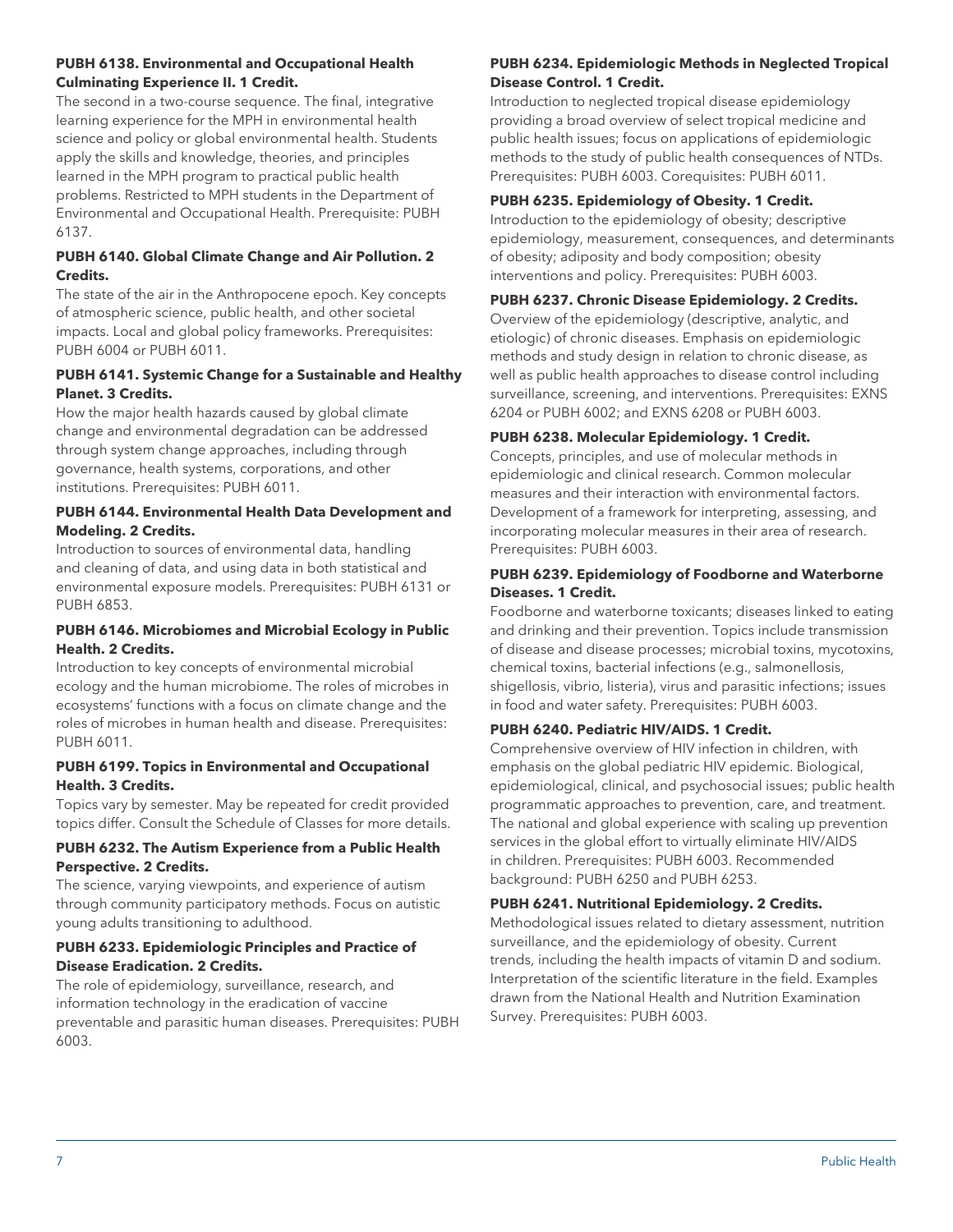#### **PUBH 6242. Clinical Epidemiology and Public Health: Reading the Research. 2 Credits.**

Methods for reading epidemiology and public health research including case-control, cohort studies, randomized controlled trials, meta-analysis, testing and screening, prediction rules, decision and cost-effectiveness analysis. Prerequisites: PUBH 6003 or equivalent.

## **PUBH 6243. Topics in Clinical Epidemiology and Public Health: Reading the Research. 1 Credit.**

An evidence-based problem solving applications course utilizing methods taught in PubH 6242 Clinical Epidemiology and Public Health: Reading the Research Prerequisites: PUBH 6003. Credit cannot be earned for this course and PUBH 8242.

## **PUBH 6244. Cancer Epidemiology. 2 Credits.**

Epidemiology of specific cancers, with an emphasis on molecular and genetic epidemiology. Current research in the field. Prerequisites: PUBH 6003.

## **PUBH 6245. Infectious Disease Epidemiology. 2 Credits.**

The role and conduct of laboratory and field investigations in the epidemiology of infectious diseases. Prerequisite: PUBH 6003.

## **PUBH 6247. Epidemiologic Methods I: Design of Health Studies. 3 Credits.**

Study design, proposal development, and critique of published studies. Prerequisites: PUBH 6003. Corequisites: PUBH 6002.

## **PUBH 6248. Epidemiology of Aging. 2 Credits.**

The demographics, theories, and physiology of aging; descriptive and associative epidemiology of several common age-related diseases and disorders; implications for public health. Prerequisites: PUBH 6003.

## **PUBH 6250. Epidemiology of HIV/AIDS. 2 Credits.**

Methodological issues central to HIV/AIDS research. Biases peculiar to HIV/AIDS epidemiologic studies (both observational and experimental designs). The natural history of HIV, diagnosis, surveillance, vulnerable subpopulations, behavioral facets, and evaluation of epidemiologic studies with an emphasis on methodological considerations. Prerequisites: PUBH 6003. Recommended background: PUBH 6002.

## **PUBH 6252. Epidemiologic Methods II: Advanced Epidemiologic Methods. 3 Credits.**

Continuation of PUBH 6247. Advanced epidemiologic methods after data collection. Quantification of common epidemiologic results, biases, interpretation of analysis, drafting of analysis plans, and journal results sections. Prerequisites: PUBH 6247; and PUBH 6853 or PUBH 6249.

## **PUBH 6253. Issues in HIV Care and Treatment. 1 Credit.**

This course provides an overview and in depth consideration of some of the major issues in treatment of HIV disease, including the assessment of efficacy and effectiveness, drug resistance, monitoring of drug toxicity, special populations, the interrelationship between treatment and prevention, and quality of care. The course has been designed with an interdisciplinary audience in mind. In discussions and assignments, students are able to emphasize their own area of interest and/or expertise (e.g. epidemiology, policy, etc).

## **PUBH 6255. Organizational Responses to the Local, National, and Global HIV/AIDS Epidemics. 2 Credits.**

This seminar focuses on the rapidly evolving responses of local, national and global governmental and non-governmental organizations to the HIV/AIDS epidemic. Inspirational leaders of selected HIV/AIDS organizations are invited to describe how their organizations contribute to fighting the epidemic; the leadership and management skills that they use in their daily work; and their strategic decision-making processes. Basic principles of epidemiology, leadership and organizational strategy and structure are addressed through didactic presentations and interactive faculty-student dialogue. Lessons learned through the lens of HIV/AIDS organizations are broadly applicable to other public health problems. Students learn about the strengths and challenges of different types of public health organizations as they make career decisions about their own transition to the public health work force. Prerequisites: PUBH 6003, HIV/AIDS experience, or permission of the instructor.

## **PUBH 6259. Epidemiology Surveillance in Public Health. 2 Credits.**

Focus on foundations of public health surveillance systems for communicable as well as chronic diseases. Outbreak investigation methods are included, as well as surveillance data sources, data management, data analysis, ethical issues, surveillance system evaluation, and use of information for prevention. Surveillance systems for reportable diseases, nosocomial infections, bioterrorism events, cancer, environmental disease, vaccine-related adverse events, bovine spongiform encephalopathy, and military personnel are discussed. Prerequisites: PUBH 6003.

## **PUBH 6260. Applied Epidemiologic Data Analysis. 3 Credits.**

Training in data analytical tools as they relate to public health issues. Regression model fitting, assessing interactions, longitudinal data analysis, ordinal data analysis, survival analysis, and Poisson regression. Prerequisites: PUBH 6002; and 6249 or PUBH 6853; or equivalent as determined by the instructor.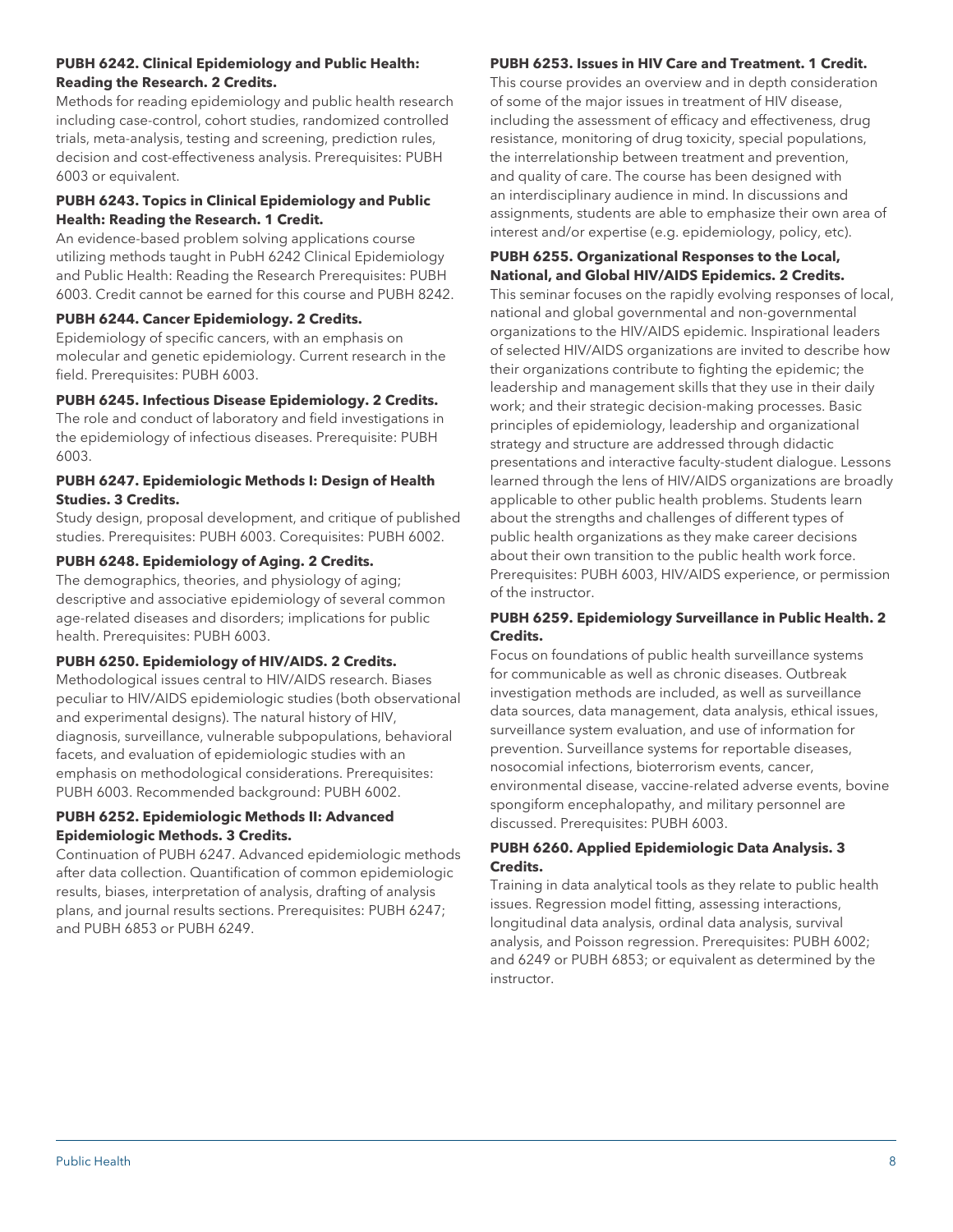## **PUBH 6262. Introduction to Geographic Information Systems. 1 Credit.**

Geographic information systems (GIS) for mapping and display of health data. The course makes use of ArcGIS 8.3. The use of spatial statistics for the detection of clusters and patterns in the spread of diseases. Working with geodatabases, shape files, layers, query information from attribute tables, geocode addresses and customizing GIS applications.

## **PUBH 6263. Advanced GIS. 1 Credit.**

Provides mid to advanced level training in GIS for display and analysis of health data. Use software ArcGIS 9.3 and additional extensions such as Spatial Analyst and Geostatistical Analyst. Also uses GeoDa software. Emphasizes benefits of using GIS to do more than simply manage and map data. GIS supports a range of spatial analysis functions that enable researchers to extract additional meaning from manipulating geographic data. Learn to work with raster datasets and geodatabases to build spatial models for analyzing health data and evaluating spatial patterns of health events based on notion of distance. Prerequisites: PUBH 6262.

## **PUBH 6265. Design of Medical Studies. 3 Credits.**

Design of medical investigations, including the randomized clinical trial, observational cohort study, and the retrospective case-control study. Specific methods regarding sample size, power and precision and statistical procedures for randomization and sa.

## **PUBH 6266. Biostatistical Methods. 3 Credits.**

Biostatistical methods for asymptotically efficient tests and estimates of relative risks and odds ratios from prospective and retrospective matched and unmatched studies. Fixed and random effects models. Logistic regression, conditional logistic regression. Poisson regression. Maximum likelihood and efficient scores. Prerequisites: STAT 6201, STAT 6202 and PUBH 6264.

## **PUBH 6267. Time Series Applications in Public Health. 2 Credits.**

Introduce basic concepts for the identification and modeling of time series in the time domain approach. Learn a new set of terminology standards and a different way to analyze these type of data and to forecast future values of a time series and its accuracy. Software used is SAS/ETS and 3 procedures: ARIMA, AUTOREG, FORECAST. New mathematical notation is used. Prerequisites: PUBH 6249.

## **PUBH 6269. Reproductive Epidemiology. 1 Credit.**

Current research, controversial issues, and methodological problems in epidemiology of reproductive and perinatal health. Present reproductive health issues such as conception and infertility; perinatal issues such as complications of pregnancy, infections in pregnancy, adverse pregnancy outcomes, and birth defects. Prerequisites: PUBH 6003.

## **PUBH 6270. HIV/AIDS Surveillance. 1 Credit.**

Overview of surveillance methods used domestically and internationally to monitor HIV/AIDS epidemic. Surveillance systems including sentinel, population based, behavioral, and incidence surveillance are presented and discussed. Strengths and weaknesses of these various systems are discussed in addition to how data from these systems impact and inform HIV/AIDS related policies and programs. Prerequisites: PUBH 6003.

#### **PUBH 6271. Disaster Epidemiology. 1 Credit.**

Introduction to disaster epidemiology that elucidates the important role epidemiologists play in assessing the health and psychological effects of natural and man-made disasters and in identifying factors that contribute to these effects. Focus on applications of epidemiologic methods to the study of public health consequences of disasters, case studies from actual disasters used to illustrate various roles of epidemiologist in responding to these events and lessons learned. Highlight key skills that epidemiologists need to be part of a response and recovery. Identify methodological issues for future work. Prerequisites: PUBH 6002 and PUBH 6003.

#### **PUBH 6272. Epidemiology of Infectious Agents Associated with Human Cancer. 1 Credit.**

Describes the role of infectious agents in the etiology of human cancer. Emphasis on differences between specific oncogenic viruses. Other oncogenic agents, bacterial and parasitic, are also discussed. Discuss laboratory approaches to the documentation of their pathogenicity, how behavior affects mode of transmission, and which types of data provide strongest support for documenting oncogenic potential for humans. Prerequisites: PUBH 6003.

## **PUBH 6273. Ethnographic Methods. 1 Credit.**

Use ethnographic field methods in conjunction with epidemiological research. Introduction to specific methods used to examine health phenomena and determinants of disease. Learn specific applied skills that can be modified with socio-cultural modifications to evaluate urban sites and other settings. Basic skills in application of ethnographic methods, including recursive observations, participant observations, and variety of approaches to interviewing such as in-depth, structured and non-structured as well as conversational interviewing. Discuss use of multiple approaches in conjunction with ethnography, including focus groups, archival, document, statistical and secondary data analysis, and survey research methods. Course emphasizes use of ethnographic research methods in community-based health settings and evaluates issues in cultural competency and how to garner stakeholder support to conduct epidemiologic studies. Prerequisites: PUBH 6003.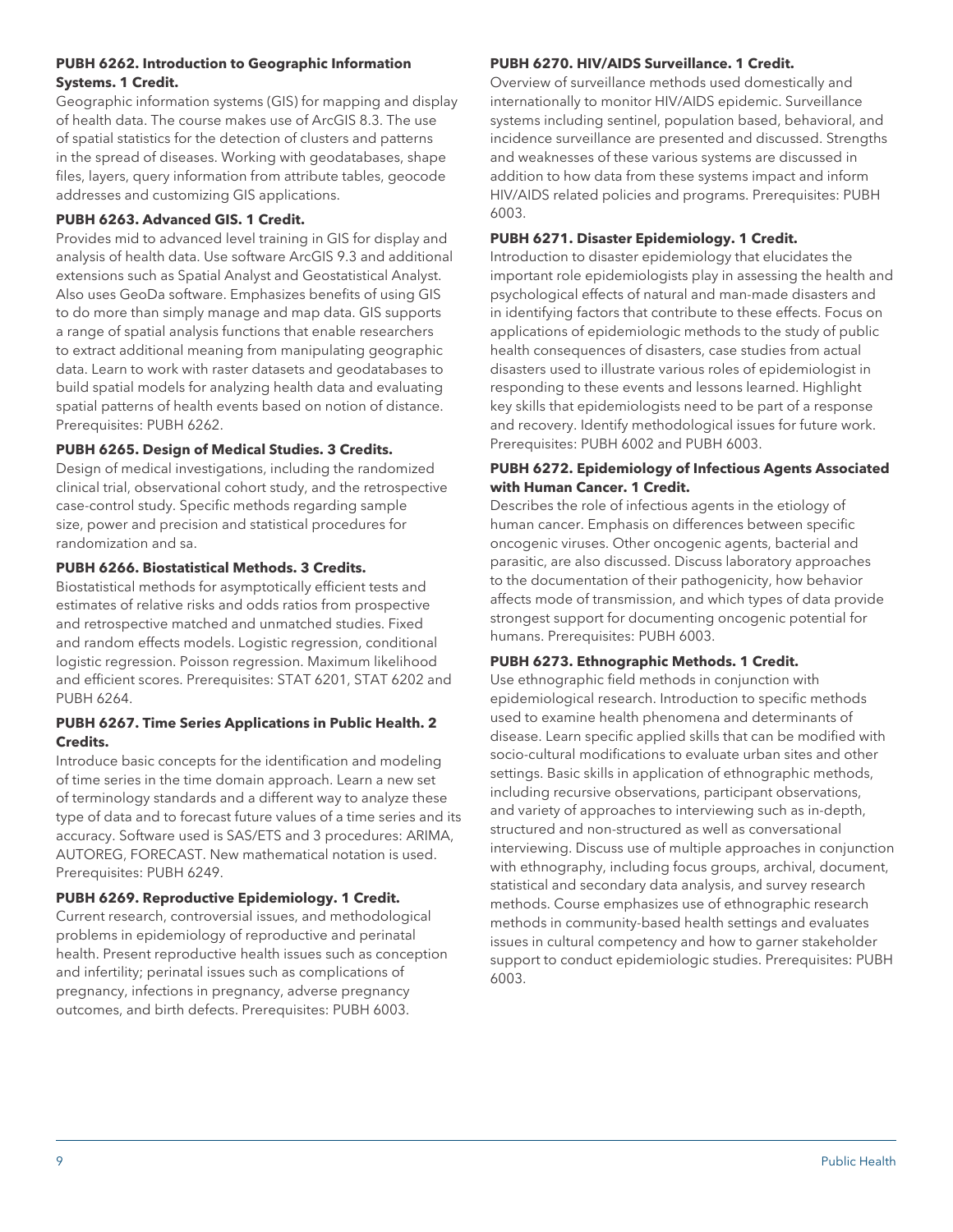## **PUBH 6274. Emerging Infectious Diseases for Public Health Professionals. 2 Credits.**

Focus on epidemiology of emerging infectious diseases of public health importance, including factors leading to their development, management of emerging infectious diseases from a public health and laboratory standpoint, including biosafety, and strategies for emergency preparedness from a national and international perspective. Emphasis on the context of emerging infectious diseases and strategic approaches to their containment. Prerequisites: PUBH 6003 or MICR 6292; or permission of the instructor.

## **PUBH 6275. Essential Public Health Laboratory Skills. 2 Credits.**

This course provides public health students with practical laboratory experience Prerequisites: MICR 6239 or permission of the instructor.

## **PUBH 6276. Public Health Microbiology. 3 Credits.**

Gain in-depth understanding of important non-viral pathogens pertinent to public health microbiology. Learn how to isolate and identify pathogens using critical thinking and problem solving skills.

## **PUBH 6278. Public Health Virology. 3 Credits.**

In-depth understanding of viral pathogenesis by focusing on current research, controversial issues, and public health relevance. Survey of family of viruses most relevant to today's public health efforts, concentrating on virus-host interactions and therapeutic strategies.

## **PUBH 6280. Microbiology and Emerging Infectious Diseases Final Project. 2 Credits.**

Focus on the synthesis and summary of data acquired through epidemiologic and/or public health laboratory research. Biosafety training, CITI training, HIPAA training and permission of the instructor are required prior to enrollment. Prerequisites: PUBH 6002, PUBH 6003, PUBH 6292, and PUBH 6245.

## **PUBH 6281. Analysis of Complex Surveys Using SAS and Stata. 2 Credits.**

Appropriate methods to analyze survey data collected using complex sampling methods are discussed and applied to national survey data to address provocative public health research questions. An equivalent Stata course may be substituted for prerequisite 6249. Prerequisites: PUBH 6003 and PUBH 6249.

## **PUBH 6282. Introduction to R Programming for Epidemiology. 1 Credit.**

Mid-level training in R programming including data manipulation, visual display of data and summarizing, and analyzing data. Constructs in R using objects and its graphical capabilities will be presented. Prerequisites: PUBH 6853. Recommended background: Programming experience in a statistical package such as Stata or in high level language such as C, Python, Perl.

## **PUBH 6299. Topics in Epidemiology. 3 Credits.**

Topics vary by semester. May be repeated for credit provided the topic differs. Consult the Schedule of Classes for more details.

## **PUBH 6305. Fundamentals for Health Policy: Public Health and Health Care. 2 Credits.**

An overview of public health and health care in the United States as an introduction to the study and analysis of health policy. Presents the governmental framework, institutions, financing streams, workforce, constituencies, and interest groups engaged in the health sector to ensure that students begin their policy analytic training with grounding in the political, economic, and social realities of public health and health care.

## **PUBH 6310. Statistical Analysis in Health Policy. 3 Credits.**

Quantitative and statistical methods of data analysis for health policy and health services research. Instruction in conducting data analyses using Stata statistical and data analysis software and application of acquired skills to health policy and health services research. Practical experience in programming and analysis of various health policy-related questions. Entering and importing data; creating, saving, and merging data sets; creating and modifying variables; labeling variables and values; and conducting analysis ranging from univariate to multivariate analyses, including multiple regression and logistic regression. The use of existing data sets to analyze health policy issues and interpret these analyses for policy purposes. Prerequisite: PUBH 6002.

## **PUBH 6315. Introduction to Health Policy Analysis. 2 Credits.**

Core elements of health policy analysis: problem definition, background, the political, economic, and social landscape; development of policy options and recommendations. Written, graphic, and oral presentation skills associated with policy analysis. Summer, Fall, Spring Prerequisites: PUBH 6012 or PUBH 6305.

## **PUBH 6320. Advanced Health Policy Analysis. 3 Credits.**

Practical applications of basic quantitative tools in health policy. Problem definition; political, social, and economic assessment of a problem; program evaluation and data analysis; development of policy options; and the written and oral presentation of findings and recommendations. Prerequisites: PUBH 6305 or PUBH 6012; and PUBH 6310 and PUBH 6315.

## **PUBH 6325. Federal Policymaking and Policy Advocacy. 2 Credits.**

The federal health policymaking process, including an overview of the legislative, administrative, and judicial processes that affect policymaking; federal budget, authorization, and appropriation processes; common techniques and strategies used to advance legislative and regulatory policies, including coalition building and the use of policy studies and media relations. Prerequisites: PUBH 6012 or PUBH 6305.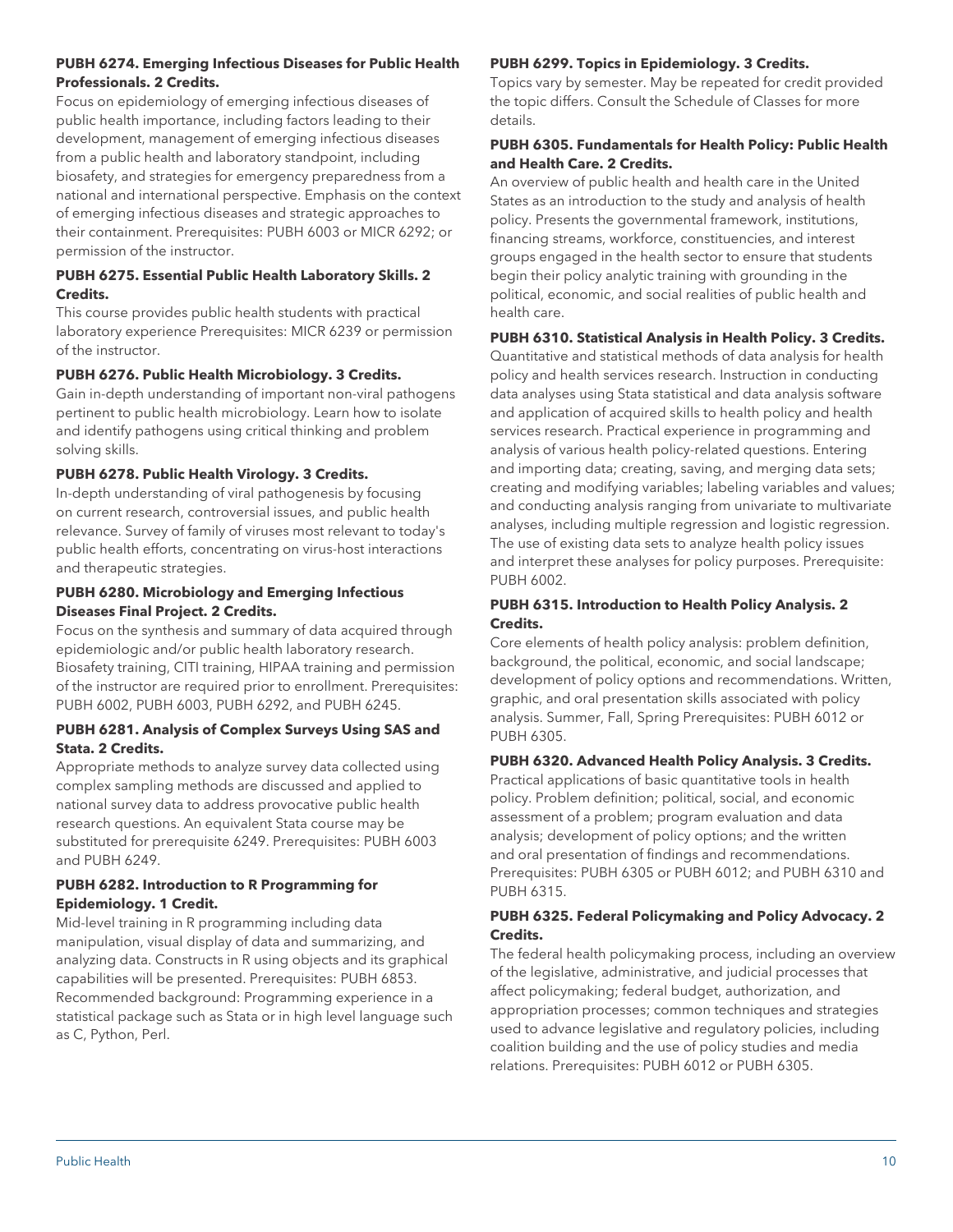#### **PUBH 6330. Health Services and Law. 3 Credits.**

Examination of the ways in which the law and legal system in the United States influence and are influenced by the health care system. How judicial, statutory, regulatory, and constitutional sources of law embody health policy and affect access to and quality and financing of health care, as well as the regulation of patient rights.

#### **PUBH 6335. Public Health and Law. 3 Credits.**

How the law can both promote public health and conflict with the rights of individuals protected under the U.S. Constitution; legal concepts that underlie the public health system and inform public health policymaking; major areas of public health activity; the future of public health.

#### **PUBH 6340. Health Economics and Finance. 3 Credits.**

Examination of economic principles as they apply to health policy in the public and private sectors. The basic framework of economics is used to analyze the behavior of consumers, hospitals, physicians, and insurers, as well as pharmaceutical companies and long-term care providers. Overview of Medicare and Medicaid. Economic analyses of current issues in the marketplace, including rising health spending in the context of the national economy and the federal budget, insurance market dynamics, key issues in the long-term care industry, shifting market forces and power within the health care arena, and new payment initiatives and delivery system models. Prerequisites: PUBH 6352 or an undergraduate economics course.

#### **PUBH 6345. Health Policy Research Design. 2 Credits.**

#### **PUBH 6350. Health Policy Capstone. 2 Credits.**

Required for MPH graduate students in the health policy concentration in the final semester before graduation. Students synthesize and integrate knowledge across multiple public health disciplines; apply theories, principles, and skills in ways that approximate professional practice in the field of health policy; and demonstrate mastery of the required knowledge and competencies addressed in the curriculum. Prerequisites: PUBH 6012 or PUBH 6305; and PUBH 6320.

#### **PUBH 6352. Basics of Economics for Health Policy. 1 Credit.**

An introduction to modern microeconomics -- the study of how consumers, firms, industries, and the public sector make decisions and allocate their resources in the economy. The principles of supply and demand and elasticity in both the private and public sectors are analyzed.

#### **PUBH 6353. Child Health Advocacy. 1 Credit.**

Introduction to child health advocacy. Affordable Care Act (ACA), preventive care, school health, environmental issues, and emergency care. The use of data for advocacy.

#### **PUBH 6354. Substance Use Disorder Policy. 2 Credits.**

Trains students to think critically about a variety of policy issues related to substance use disorder in the United States, with a particular focus on the current opioid epidemic. Prerequisites: PUBH 6006 or PUBH 6012 or PUBH 6305.

#### **PUBH 6355. Comparative Health Policy. 2 Credits.**

Archetypical health care systems, financing, and reform efforts, with emphasis on the trade-offs between efficiency and equity. Comparison of current policy challenges and solutions faced by policymakers in the U.S. and in other countries. Prerequisites: PUBH 6012 or PUBH 6305.

## **PUBH 6356. State Health Policy. 2 Credits.**

Students develop a briefing on health and health care for a new governor and health secretary in order to gain a practical understanding of state health policy and programs. The course is designed to replicate the experience of a newly hired policy staff member learning the requirements for the position in a particular state. Prerequisites: PUBH 6012 or PUBH 6305.

#### **PUBH 6357. Health Economics and Policy: Cost Containment Strategies. 2 Credits.**

Health care cost containment in the context of the current implementation of national health reform. Cost containment strategies; economic underpinnings, anticipated impacts, perspectives of and implications for health care providers and systems, and political considerations. Prerequisite: PUBH 6340.

## **PUBH 6358. Vaccine Policy. 2 Credits.**

The development of U.S. vaccine policy and the growth of various markets targeting routine vaccination of all populations; interactions among business, legal, political, public health, medical, federal/state/local government, and consumer communities that combine to influence vaccine delivery in a broad range of settings. Prerequisites: PUBH 6012 or PUBH 6305.

#### **PUBH 6359. Reproductive Health Policy. 1 Credit.**

Overview of reproductive health policy at the federal and state levels. Balancing the interests of competing stakeholders; the fundamental underlying role of significant disparities in financing for and access to reproductive health services; and how policymaking can alleviate or exacerbate preexisting issues.

#### **PUBH 6360. Advanced Maternal and Child Health Policy. 1 Credit.**

In-depth exploration of maternal and child health policy in the U.S., with a particular emphasis on the role of personal and public health services for women, children, youth and their families in the context of health and human services system change. Prerequisite: PUBH 6561.

#### **PUBH 6361. Health Workforce Policy. 2 Credits.**

Strategies for the prevention and control of infectious diseases, focusing on low and middle income countries. Goals, strategies, and challenges of major global health intervention programs. Surveillance systems, vaccination programs, chemotherapy as a prevention and treatment tool, nutritional supplementation, environmental approaches, and potential benefits of integrating multiple interventions. Prerequisites: PUBH 6012 or PUBH 6305.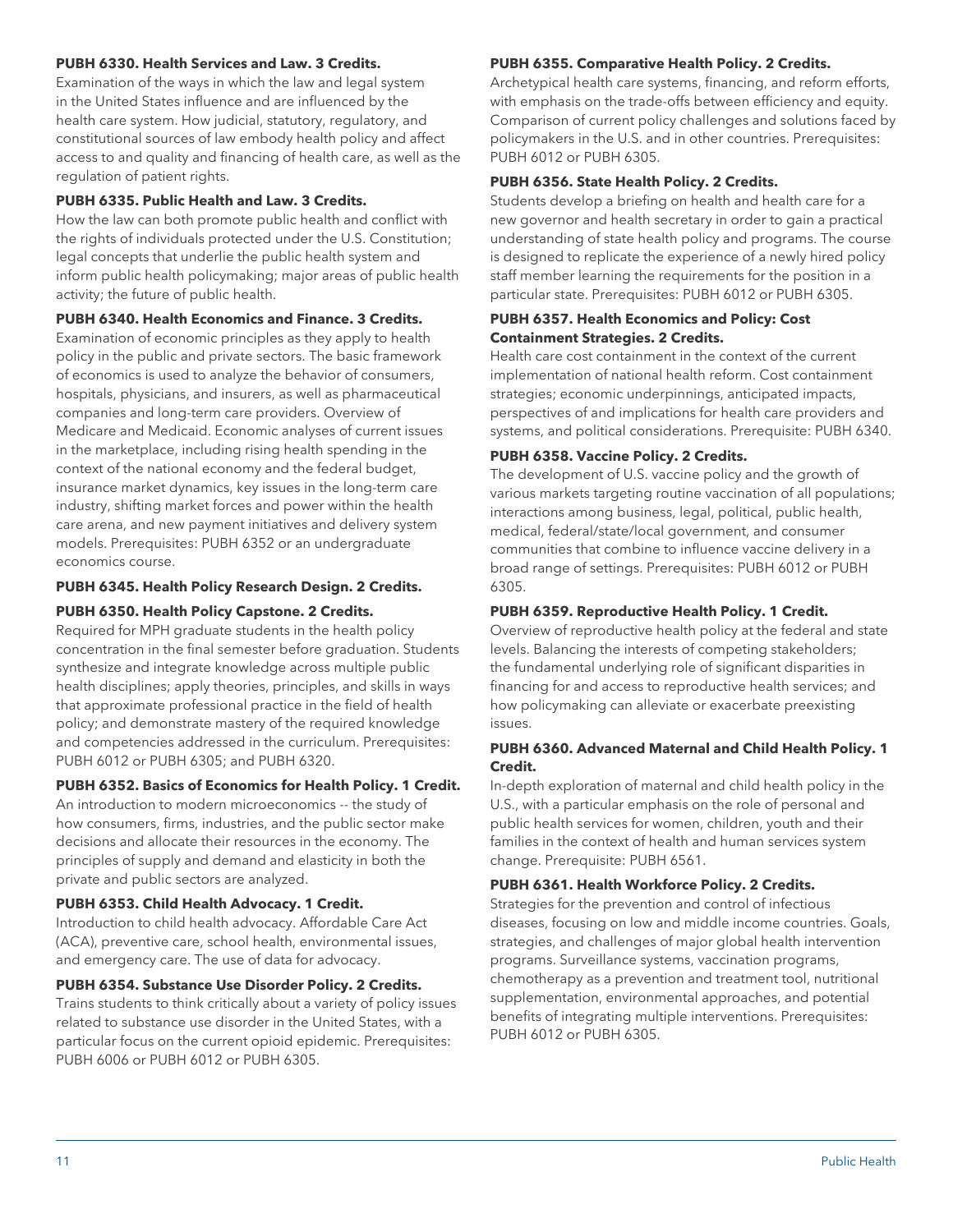#### **PUBH 6363. The Health Care Legislative Process. 1 Credit.**

How health care legislation is developed in and moves through the U.S. House of Representatives and Senate. The roles of the committees of jurisdiction in each house and how the rules of each house affect legislative outcomes.

#### **PUBH 6364. Federal Budget Process for Health Policy. 1 Credit.**

Focuses on how the Congressional budget process shapes the funding and design of federal health care programs, ranging from entitlement programs like Medicare to appropriated programs like community health centers. Discussions cover budget resolutions, appropriations bills, and budget reconciliation legislation, as well as Congressional procedures and committees through which they are considered. Prerequisite: PUBH 6305.

#### **PUBH 6366. Health Care Corporate Compliance. 2 Credits.**

The federal laws and regulations that affect U.S. health care industry participants, particularly those relating to the prevention of fraud and abuse, and the role of corporate compliance programs. Prerequisites: HSML 6215 or PUBH 6330.

#### **PUBH 6367. Population Health, Public Health, and Health Reform. 2 Credits.**

In-depth assessment of how a reforming health care system can be expected to change the policy landscape for population and public health in the United States; direct changes evolving at the state and local level and national payment and health system reforms. Prerequisites: One of the following: HSML 6202, PUBH 6006, PUBH 6012, or PUBH 6305.

#### **PUBH 6368. Law, Medicine, and Ethics. 3 Credits.**

Legal, ethical, and policy issues that arise in the biomedical arena; the definitions of life and death, the nature of personal identity, the requirements of justice, and the boundaries of liberty. Prerequisites: PUBH 6330 or PUBH 6335.

#### **PUBH 6370. Medicare/Medicaid Law and Policy. 2 Credits.**

Describes current legal and public policy issues in the Medicare and Medicaid programs, including the legal, operational, financial, and organizational rules for the two programs. Prerequisite: PUBH 6315.

#### **PUBH 6372. Minority Health Policy. 2 Credits.**

Introduces students to the concept of health disparities and the implications of disparities for health care practice and policy. Students will learn how disparities are defined and measured, as well as emerging approaches in practice and policy to reducing disparities. Fall. Prerequisite: PUBH 6315.

#### **PUBH 6374. Pharmaceutical Policy. 2 Credits.**

Legal and regulatory frameworks related to the demand for and supply / quality of pharmaceutical products. Policies specific to drug development, pricing, reimbursement, use, dissemination of information, and post-marketing surveillance. Prerequisite: PUBH 6315.

#### **PUBH 6376. Primary Health Care Policy. 2 Credits.**

Politics and policy behind the provision of primary health care in the United States. The rise of the field of primary care and how it is supported and financed; the role of insurers and government in regulation and oversight in the areas of access, cost, and quality. Prerequisite: PUBH 6315.

#### **PUBH 6378. HIV Policy in the US. 2 Credits.**

Examines the policy response to the HIV epidemic in the United States and how the epidemic itself has helped to shape U.S. policy. How and why HIV became a national policy issue; circumstances surrounding the discovery of and early response to HIV; and main policy and programmatic developments and key players over time. The role and implications of the Affordable Care Act for individuals with HIV, the future of the Ryan White HIV/AIDS Program, and the impact of new treatment and prevention strategies on the future course of the epidemic.

#### **PUBH 6380. Bridging Health Policy and Health Information Technology. 2 Credits.**

Basics of health care informatics policy and core technological components for health services managers, public health professionals, health policy analysts, and health information technology staff. Policy and legal frameworks, governance and financial issues, technological infrastructure, and business and technological operations. Concepts and roles of information and how information technology can support the health care industry in promoting quality improvement.

## **PUBH 6382. Community Health Center Policy. 2 Credits.**

## **PUBH 6384. Health Care Quality and Health Policy. 2 Credits.**

The role of quality in the U.S. health care delivery system from the perspective of multiple stakeholders, including public and private payers, providers, consumers, and employers. Defining and measuring quality; how quality information is used; and policy implications of quality improvement. Recent changes under health reform legislation. Prerequisites: PUBH 6012 or PUBH 6305.

#### **PUBH 6386. Public Health Preparedness Policy. 2 Credits.**

Issues in public health emergency preparedness and response at the nexus of homeland and national security. The relationship between public health and criminal investigation, forensic epidemiology, and surveillance; biodefense; and the role of the scientific community. Infrastructure, threat themes, and associated preparedness and response policy.

#### **PUBH 6390. Prescription Drugs: Policy and Public Health. 3 Credits.**

Key policies and public health programs related to each stage of a prescription drug's life cycle; Congressional funding focused on speeding the development and approval of needed drugs, public and private approaches to increase access to prescription drugs, and exceptions to international laws that allow some countries to violate prescription drug patents to improve the health of impoverished citizens.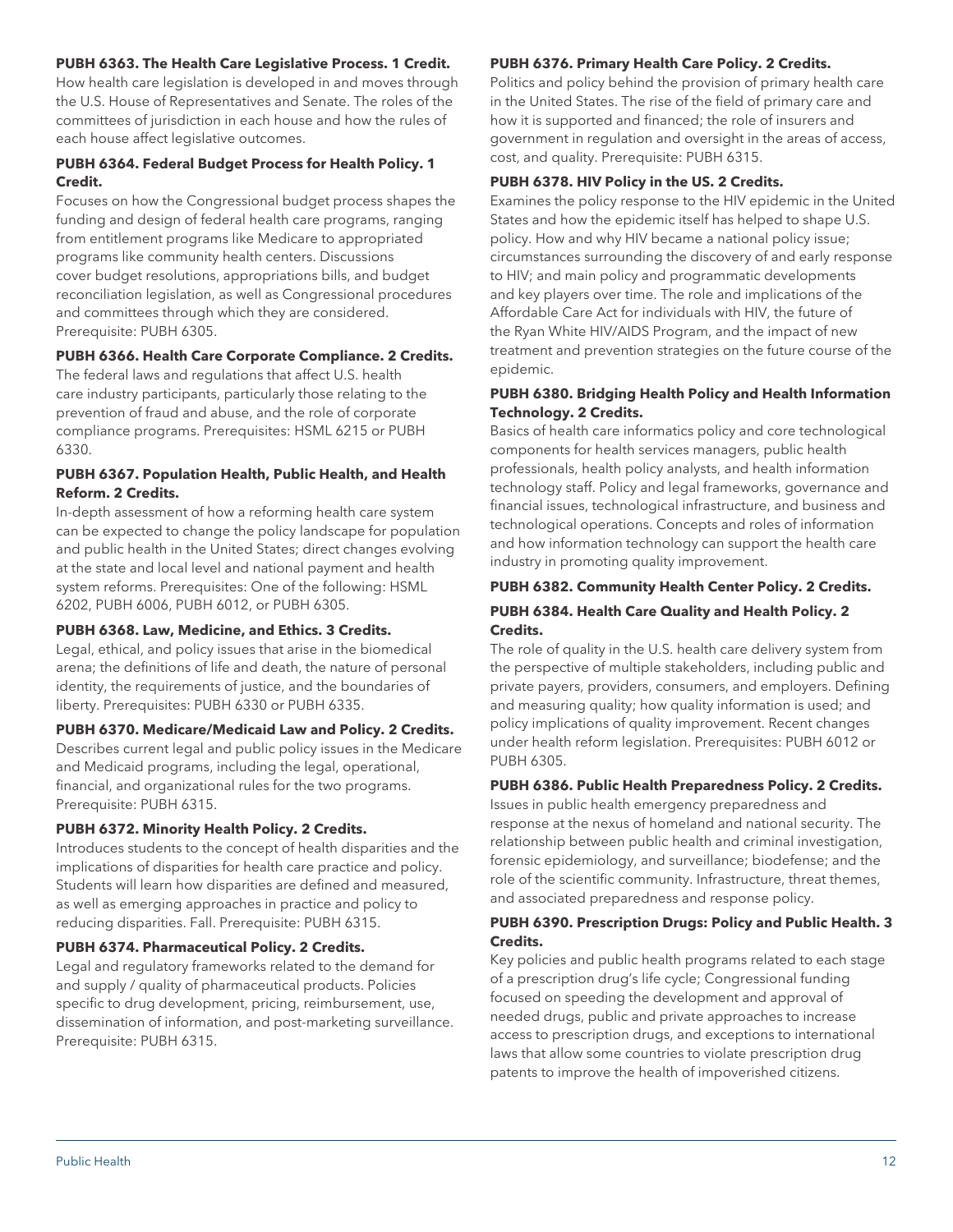## **PUBH 6399. Topics in Health Policy. 3 Credits.**

In-depth examination of a particular facet of public health policy. Topics and prerequisites vary.

## **PUBH 6400. Global Health Frameworks. 2 Credits.**

Overview of current issues in global public health with particular emphasis on low and middle-income countries. Serves as both an introductory course for students entering the field of global health, as well as an update on current technical and policy issues for advanced students who may have considerable experience.

#### **PUBH 6410. Global Health Study Design. 1,2 Credit.**

Tools necessary for designing and understanding the research that goes into developing good public health programs; basic elements for the planning and design phase of a research project. Prerequisite or corequisite: PUBH 6009 or PUBH 6501. Prerequisites: PUBH 6003.

## **PUBH 6411. Global Health Qualitative Research Methods. 2 Credits.**

An introduction to qualitative data collection and analysis in global health settings. Methodologies include survey design, interviews, focus groups, and participant observation. Archival research and clinical trial research are also addressed. The set of methods most commonly used to collect qualitative data in global health settings. Students are enabled to prepare interview guides, conduct in-depth interviews, and analyze and document the results from a qualitative field project. Prerequisites: PUBH 6002 and PUBH 6410.

## **PUBH 6412. Global Health Quantitative Research Methods. 3 Credits.**

Continuation of the series of global health methods courses. Examination of the fundamental concepts of empirical analysis and qualitative analysis, including open and axial coding, the basis of grounded theory, and regression analysis. Prerequisites: PUBH 6002 and PUBH 6410.

## **PUBH 6416. Ethical and Cultural Issues in Global Health Research and Programs. 1 Credit.**

Examine procedures and concerns for protecting communities and human subjects involved in public health programs and research. Consider cultural considerations integral to ethical conduct of public health research and programming in the global context. Discuss history behind rules and regulations that govern ethical principles around conduct of research involving human subjects. Consider contribution that awareness of cultural contexts where we work makes to ethical nature of our work as global health professionals.

## **PUBH 6417. Cross-Cultural Approaches for Global Health Practice. 1 Credit.**

How to communicate, negotiate, and be more effective across cultures; social aspects that affect communication within cultures and how to navigate communication in practical situations including in the work place and in risk and crisis situations. Corequisite: PUBH 6410. Prerequisite: PUBH 6416.

#### **PUBH 6418. Global Health Culminating Experience I. 1 Credit.**

First in a two-course sequence providing structured process for global health students to complete the proposal phase of their final, integrative learning experience/project for the MPH program. Restricted to students in the MPH in global health program.

## **PUBH 6419. Global Health Culminating Experience II. 1 Credit.**

Second in a two-course sequence. Students apply their public health training to a real-world global health challenge integrating the knowledge, skills, methods, and principles learned in the MPH program. Restricted to MPH students in the global health program. Prerequisites: PubH 6418.

#### **PUBH 6420. Understanding Commercial Determinants of Health. 1 Credit.**

Conceptual understanding and frameworks for commercial determinants of health as key to improving public health.

## **PUBH 6421. Responsible Conduct of Research. 1 Credit.**

Designed to raise awareness of the responsible conduct of research. Strategies for preventing irresponsible research practices, including unacceptable practices and research misconduct.

#### **PUBH 6422. Injury and Global Public Health. 1 Credit.**

Provides a snapshot of different injury topics, both domestic and international, through a public health lens.

#### **PUBH 6423. Ethics in Public Health Practice and Policy. 1 Credit.**

Provides training on the basics of public health ethics and the process of ethical analysis. Describes tools and resources for addressing ethical challenges that commonly arise in the practice of public health.

#### **PUBH 6430. Theories for Global Health Communication Interventions. 2 Credits.**

Use of communication theory and methods in health promotion. Integration of multidisciplinary approaches to public health communication. Prerequisites: PUBH 6007 and PUBH 6400.

## **PUBH 6431. Global Health Communication Strategies and Skills. 3 Credits.**

Students conduct qualitative research to evaluate health communication programs, assess readability level and suitability of written health education materials, conduct content analyses, and review/critique current health communication literature. Prerequisites: PUBH 6430 or permission of the instructor; and PUBH 6007.

#### **PUBH 6435. Global Health Program Development and Implementation. 2 Credits.**

Basic concepts and principles of program development and implementation including data collection methods, decision making, and problem-solving techniques. Application of program development techniques to specific interventions. Prerequisite: PUBH 6400.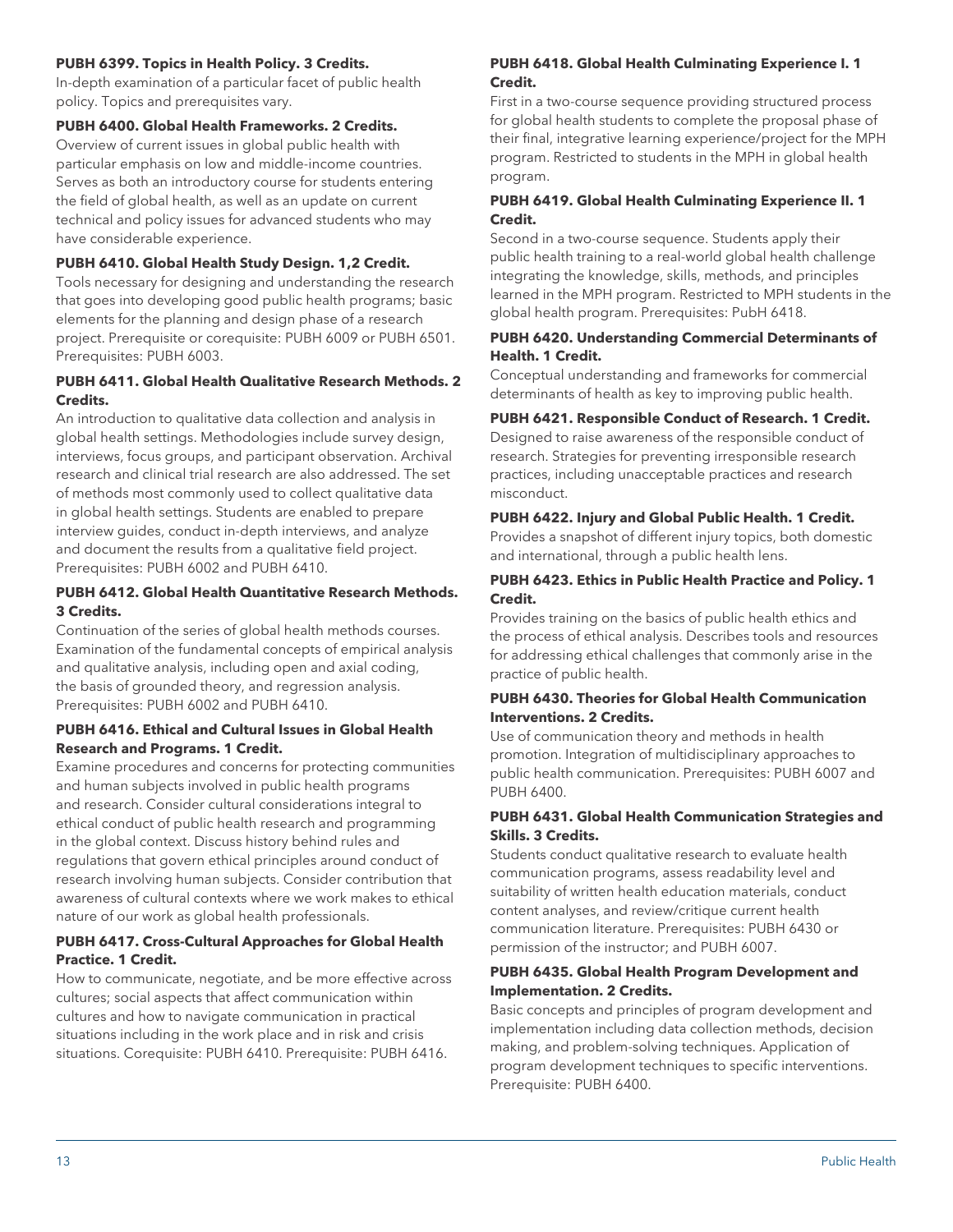## **PUBH 6436. Global Health Program Management and Leadership. 2 Credits.**

Essential tools for successful project, personnel, and program management. Leadership and management theory; key issues in managing global health programs and projects; leadership and management skills development; use of data in management decision making; and importance of quality, supply chain, and resource management. Restricted to students in the MPH in global health program design, monitoring, and evaluation program. Prerequisites: PUBH 6400 and PUBH 6435.

## **PUBH 6437. Global Health Program Evaluation. 3 Credits.**

Fundamentals of program monitoring and evaluation; developing and using program theory in evaluation; impact evaluation and mixed-methods approaches; qualitative methods and statistical analysis for program evaluation. Prerequisites: PUBH 6002.

## **PUBH 6440. Global Health Economics. 2 Credits.**

Principles of economics as they apply to global health. Provides a toolkit for analyzing related issues. Application of this toolkit to global health issues, such as demand for health, healthcare financing, social insurance, and HIV/AIDS. Prerequisites: PUBH 6400.

## **PUBH 6441. Global Health Organizations and Regulations. 3 Credits.**

The functions, capacities, and governance of international health organizations; the normative power of some international health organizations for regulatory processes; and evidence-based development of public health policies with attention to issues of global trade as it shapes worldwide and national health. Prerequisite: PUBH 6400.

#### **PUBH 6442. Comparative Global Health Systems. 2 Credits.**

Examination of national health systems, how they differ, and how they are performing. Health systems analyzed through four different lenses: health care organizations, health workforce development, health care financing, and health policy development. Comparison of health systems and health reforms in seven regions of the world and assessment of how health system performance might be improved. Course fee may apply. Prerequisite: PUBH 6400.

## **PUBH 6443. Global Health Agreements and Conventions. 2 Credits.**

Explores the impact of regulations, trade and human rights on health by examining the relevant international declarations, agreements and conventions. This course examines a variety of topics including the impact of international trade agreements on health, the International Health Regulations and other regulations affecting global health, and the relationship between health and human rights. Prerequisite: PUBH 6400.

## **PUBH 6445. Quantitative Methods for Impact Evaluation. 3 Credits.**

Review of a variety of quantitative techniques and research designs used to uncover causal effects of policies and programs, with applications to public health topics. Includes Stata-based labs for implementing these techniques. Prerequisites: PUBH 6002, PUBH 6003, and PUBH 6412.

## **PUBH 6450. Global Health Diplomacy. 2 Credits.**

Introduction to the concept of global health diplomacy; how diplomacy has been used to advance health agendas and how health issues have been used to improve diplomatic relations between countries; formal health, multi-stakeholder health, and informal health diplomacy; comparative study of how different countries have devised health diplomacy strategies.

## **PUBH 6451. Monitoring/Evaluation of Sexual/Reproductive Health Programs in Low- and Middle- Income Countries. 2 Credits.**

Overview of key sexual and reproductive health challenges in low- and middle-income countries; designing and measuring programs to address those challenges. Taught from the perspective of applied researchers working within an organization that implements sexual and reproductive health programs and services. Prerequisites: PUBH 6437, PUBH 6500 and PUBH 6503.

## **PUBH 6452. Social and Behavior Change Communication in Middle- to Low-Income Countries. 2 Credits.**

The ways in which behavior change and sociocultural theories underpin the development of SBCC programs in politically, culturally, and socially diverse settings. Prerequisites: PUBH 6007 and PUBH 6503.

#### **PUBH 6455. Global Vaccinology. 3 Credits.**

Concepts, methods, and tools for making new and existing lifesaving vaccines more accessible to individuals in low- and middle- income country settings. Recommended for secondyear MPH students. Prerequisites: PUBH 6002 and PUBH 6003.

#### **PUBH 6461. Ethics and Accountability in Humanitarian Settings. 1 Credit.**

Principles and fundamentals of ethical approaches and accountability processes in the delivery of humanitarian services and possible solutions and interventions to address them. PUBH 6480 may be taken as a corequisite. Prerequisite: PUBH 6480.

## **PUBH 6462. Nutrition and Food in Large Humanitarian Emergencies. 1 Credit.**

Fundamentals of food aid programs and nutritional issues in emergency humanitarian situations and appropriate local and international responses in lower-income countries. Field-based program responses in international, resource-scarce settings, as conducted by NGOs and UN agencies. PUBH 6480 may be taken as a corequisite. Prerequisite: PUBH 6480.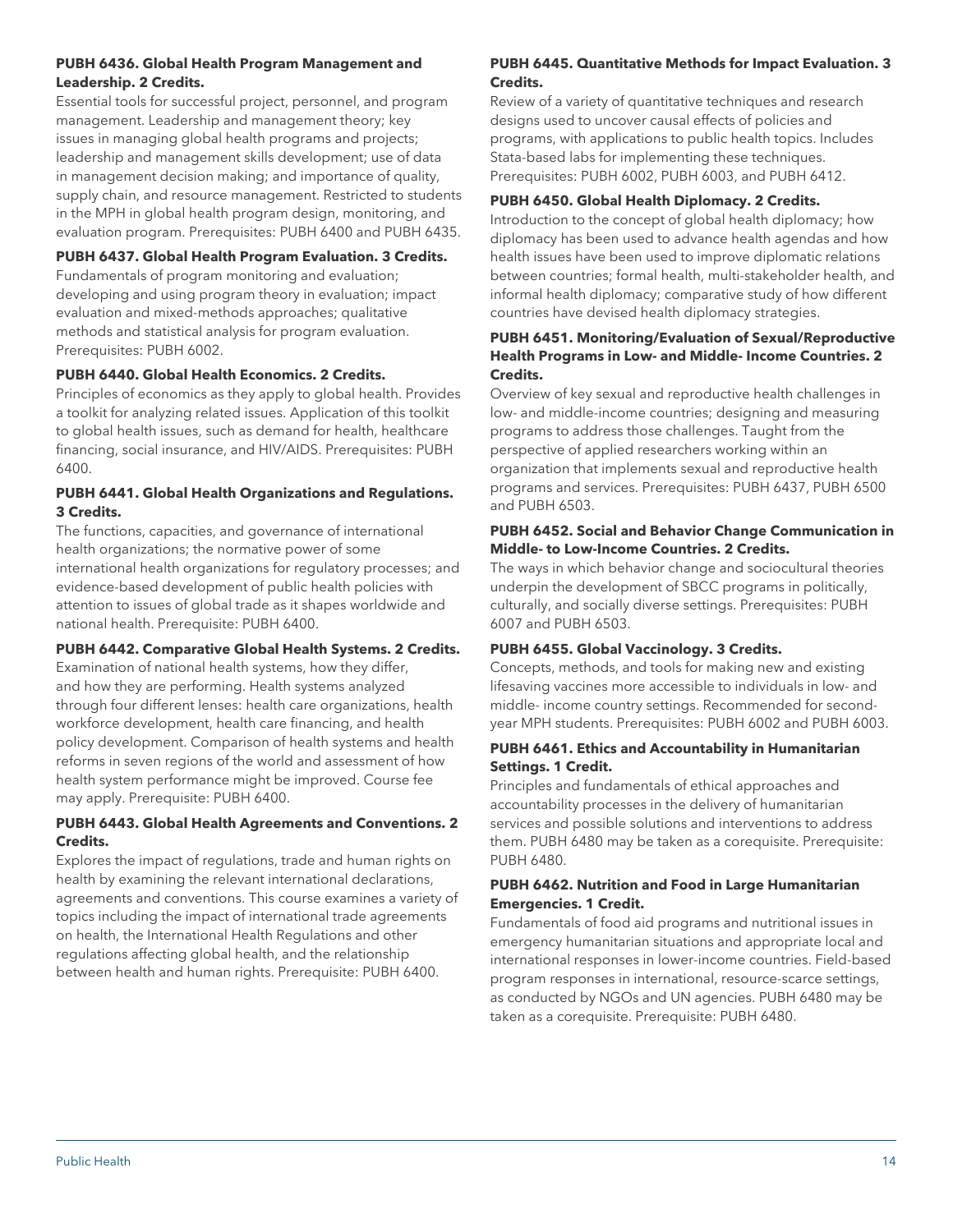## **PUBH 6463. Communication Strategies and Planning in Humanitarian Settings. 2 Credits.**

Principles of and major challenges in communication planning with wide range of stakeholders in humanitarian settings; solutions and interventions to identify related risks and appropriately respond to and effectively plan communication strategies. PUBH 6480 may be taken as a corequisite. Prerequisites: PUBH 6007 and PUBH 6480.

## **PUBH 6464. Mental Health in Humanitarian Settings. 1 Credit.**

Principles of and fundamental challenges to mental health in humanitarian settings, including potential solutions and interventions; foundational knowledge and skills in mental health and psychosocial support services in such settings. PUBH 6480 may be taken as a corequisite. Restricted to PUBH 6480.

## **PUBH 6465. Reproductive Health and Gender-Based Violence in Humanitarian Settings. 1 Credit.**

Key issues, challenges, policies, and interventions related to sexual and reproductive health and gender-based violence in humanitarian settings for persons affected by armed conflict and natural disasters. PUBH 6480 may be taken as a corequisite. Prerequisite: PUBH 6480.

## **PUBH 6466. Health Financing in Low- and Middle-Income Countries. 2 Credits.**

Foundational approaches to analyze and strengthen health financing in low- and middle-income countries. Addressing structure of health financing systems; health financing reforms; global health financing; and analytic data for policy design. Prerequisites: PubH 6400.

## **PUBH 6467. Ethics and Accountability in Humanitarian Assistance. 3 Credits.**

Principles and fundamentals of ethical approaches and accountability processes in the delivery of aid in response to humanitarian crises; possible solutions and interventions for providing such assistance. Prerequisites: PUBH 6480.

## **PUBH 6468. Preparation and Response to Epidemics, Pandemics, Mass Health Emergencies, and Disasters. 2 Credits.**

Principles and fundamentals of preparation and response to epidemics, pandemics, and other mass health emergencies from both national and international perspectives.

## **PUBH 6469. Humanitarian Aid Seminar Series. 1 Credit.**

Targeted talks and panel discussions with humanitarian aid workers from a variety of agencies addressing important or controversial contemporary topics in humanitarian settings. Corequisite or prerequisite: PUBH 6480.

## **PUBH 6474. Health Systems Research in Low- and Middle-Income Countries. 2 Credits.**

Theory-driven approaches for designing, executing, and analyzing health systems research in low- and middle-income countries. Doctoral students must enroll simultaneously in PUBH 8474. Prerequisites: PUBH 6009 and PUBH 6012.

## **PUBH 6480. Public Health in Humanitarian Settings. 2 Credits.**

Technical aspects of high-priority public health interventions; consideration of how and why sound public health interventions should be implemented in both emergency and chronic humanitarian settings; the roles of diverse humanitarian actors.

## **PUBH 6481. Global Mental Health. 2 Credits.**

Focus on global mental health knowledge and public health policy implementation skills regarding the integration of mental health, public health, and primary care in diverse health systems and challenging cultural contexts. Prerequisite: PUBH 6400.

## **PUBH 6482. International Food and Nutrition Policy. 2 Credits.**

Major global food and nutrition issues, their determinants, and the strategies that in place to address them. Students identify major nutrition and food challenges in a country or region as well as the policies and programs that have proven successful in addressing those challenges. Prerequisite: PUBH 6400.

## **PUBH 6484. Prevention and Control of Vector Borne Diseases. 2 Credits.**

Study of insects and other vectors responsible for transmission of diseases in developing countries, including plague, malaria, dengue fever, onchocerciasis (river blindness), and chikungunya virus. Special focus on developing countries, particularly in the Middle East, Africa, Asia, and Latin America. Diseases such as West Nile Virus and Lyme disease in the United States and elsewhere are also addressed. New methods for effective management and control.

## **PUBH 6486. Global Health Programs and Approaches to the Control of Infectious Diseases. 2 Credits.**

Strategies for the control of infectious diseases with a focus on low and middle income countries; identifying and critiquing goals, strategies, and challenges of major global health intervention programs designed to prevent and control infectious diseases. Prerequisites: PUBH 6002 and PUBH 6003.

## **PUBH 6487. Emerging Zoonotic Diseases and Global Food Production. 1 Credit.**

Analysis of trends in emerging zoonotic diseases and their links to global food production. Case studies on the use of surveillance systems and outbreak detection techniques to monitor emerging zoonotic diseases. Development of skills to analyze surveillance systems, policy reports, and literature related to emerging zoonotic diseases and food-borne outbreaks within a global context. Prerequisites: PUBH 6003.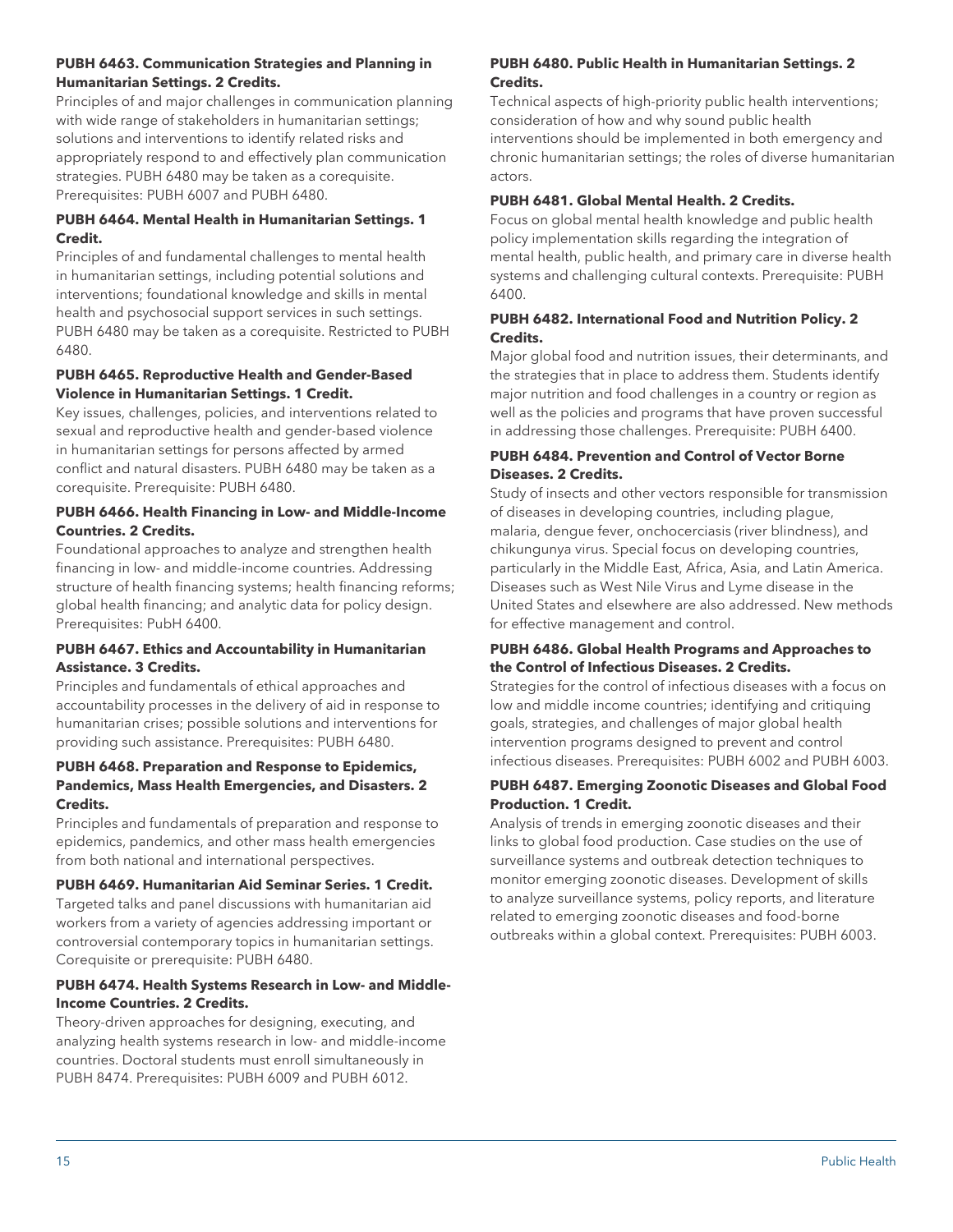## **PUBH 6488. Cost-effectiveness Analysis in Public Health and Health Care. 2 Credits.**

The application of cost-effectiveness analysis (CEA) to enhance the efficiency of programs and services both in the United States and developing countries. A variety of topics and related analytical tools such as cost benefit analysis, decision analysis, and sensitivity analysis are covered. Students learn to perform cost-benefit and cost-effectiveness analyses and understand the strengths and limitations of these methods and how to apply them to a broad range of health issues.

## **PUBH 6489. Evaluation of Food and Nutrition Programs and Policies. 1 Credit.**

Introduction to major global food and nutrition issues, strategies used to address these problems, and commonlyused program impact theories and evaluation frameworks; application of evaluation methods and approaches to nutrition and food programs and policies. Prerequisite: PUBH 6437.

## **PUBH 6491. Public Health Leadership Seminar. 1 Credit.**

Leadership lessons derived from the careers of a diverse group of successful executives and entrepreneurs from multiple sectors, including corporate, government, nonprofit, and the arts. Development of skills for effective engagement with peers, personal network, potential employers, and business partners. Permission of the faculty member required prior to enrollment.

#### **PUBH 6492. Global Health Programs and Approaches to the Control of Chronic Diseases. 2 Credits.**

Concepts, methods, and tools to address chronic noncommunicable diseases (NCDs); global public health and development dimension of NCDs, their epidemiology and risks, and health systems approaches for their control with focus on low- and middle-income countries. Prerequisites: PUBH 6002, PUBH 6003 and PUBH 6400.

## **PUBH 6493. Fundamentals of Supply Chain Management in Developing Countries. 2 Credits.**

Practical approaches used by government policymakers, essential drugs program managers, NGOs, donors, and others to ensure that high-quality essential drugs are available, affordable and used rationally; existing and potential challenges and workable solutions related to managing the drug supply in developing countries. Restricted to graduate students.

## **PUBH 6494. Population, Public Health Practice, and Sustainable Development. 2 Credits.**

The reciprocal connections between the dynamics of population growth, distribution, and age structure to health, well-being, and socioeconomic development.

## **PUBH 6495. Field Trial Methods and Application. 2 Credits.**

Concepts, methods, and tools necessary to conduct community-based randomized trials in low- and middle-income country settings; the process of running a randomized field trial from selecting a topic, through implementation, to analysis and reporting. Most appropriate for students in their second year of study. Prerequisites: PUBH 6002 and PUBH 6003.

## **PUBH 6499. Topics in Global Health. 3 Credits.**

Examination of a particular facet of public health. Topics vary by semester. May be repeated for credit provided topic differs. See the Schedule of Classes for more details.

## **PUBH 6500. Planning and Implementing Health Promotion Programs. 3 Credits.**

Students develop skills to effectively plan, design, and implement programs that address public health problems for defined populations in a variety of settings. Prerequisite: PUBH 6007.

#### **PUBH 6501. Program Evaluation. 3 Credits.**

The knowledge, competencies, and skills needed to plan and implement evaluations of public health programs in a variety of settings; types of program evaluation, including needs assessment, process evaluation, quantitative and qualitative monitoring of outputs, outcomes, and impact. Prerequisites: PUBH 6002, PUBH 6003 and PUBH 6007; and PUBH 6435 or PUBH 6500.

#### **PUBH 6502. Practical Data Analysis for Prevention and Community Health. 1 Credit.**

Practical aspects of dataset creation, data management, rudimentary statistical analysis and tabular/graphical presentation of results in the user-friendly environments of PASW (formerly SPSS) and MS Excel. Students create codebooks, enter and clean data, derive new variables from existing ones, choose appropriate analytical techniques and implement them, graph and tabulate results, and document and protect work. Examples are drawn from commonlyencountered situations in prevention and community health, such as needs assessments and program evaluations. Prerequisites: PUBH 6002, PUBH 6003 and PUBH 6500.

#### **PUBH 6503. Introduction to Public Health Communication and Marketing. 3 Credits.**

The application of health communication theories, principles and techniques, as well as marketing constructs and concepts, to advancing public health through practitioner-oriented health communication and social marketing campaigns and programs.

## **PUBH 6504. Social and Behavioral Science Research Methods. 3 Credits.**

The processes of study design, data collection, and analysis using SPSS for quantitative research in prevention and community health. All phases of the observational/survey research process considered sequentially, from formulation of research questions to preparation of the final report. Prerequisites: PUBH 6002 and PUBH 6007; or permission of the instructor.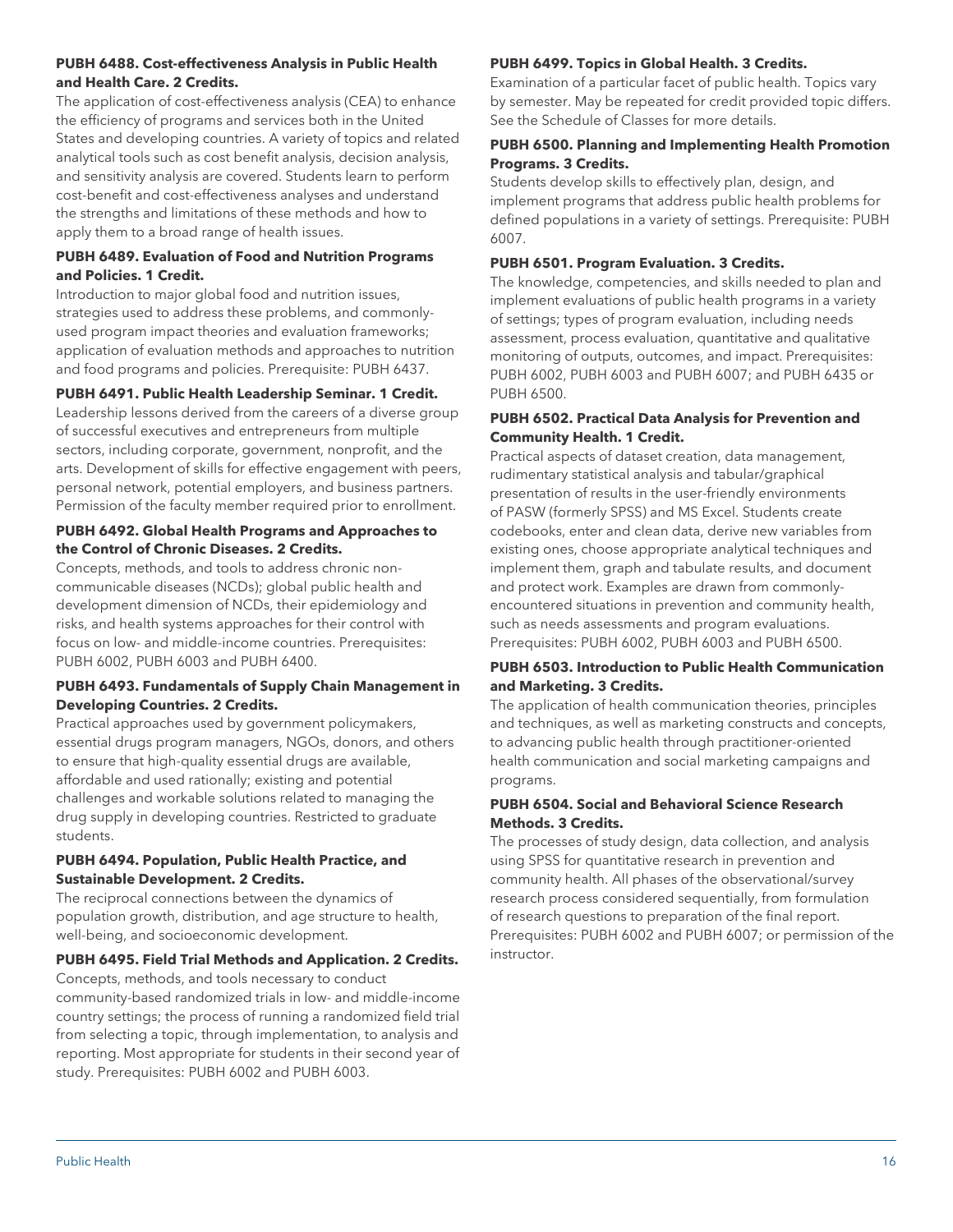#### **PUBH 6508. Cost-Effectiveness Analysis of Health Promotion Interventions. 3 Credits.**

Theoretical basis for and practical skills needed to estimate the effectiveness, population impact, and cost of health promotion interventions; application to policy and cost-effectiveness and cost-utility analyses. Familiarity with basic algebra and statistics is assumed. Prerequisites: PUBH 6002 and PUBH 6003; and PUBH 6006 or PUBH 6012.

## **PUBH 6510. Community-Oriented Primary Care Principles and Practice. 3 Credits.**

Theory and practice of community-oriented primary care, including an extended small group exercise carrying out a COPC project with a simulated community using Web-based data sets.

## **PUBH 6512. Community-Oriented Primary Care Policy and Issues. 2 Credits.**

Advanced work on COPC methods and policy, focusing on issues related to the provision of health care in underserved communities. Prerequisite: PUBH 6510.

## **PUBH 6513. Community Health Management. 2 Credits.**

Management and development of community health services. Builds upon principles for management and communityoriented primary care. Prerequisites: PUBH 6003 and PUBH 6510.

## **PUBH 6514. Preventing Health Disparities. 2 Credits.**

Provides students with an understanding of how social, political, and economic factors contribute to disparities (e.g. racial, ethnic, gender, and geographical) in health and health care and how to use evidence-based approaches to prevent or address health disparities.

## **PUBH 6515. High Risk and Special Populations. 2 Credits.**

Provides students with an overview of the methods to plan, implement and evaluation health promotion and education programs targeted towards high risk and special populations. The course reviews the socioeconomic, political-economic, cultural and psychosocial factors of populations who are considered to be at high risk for specific health problems and efforts that have been addressed in current health promotion programs. Prerequisite: PUBH 6007.

## **PUBH 6516. Community Health Information Resources. 2 Credits.**

COPC and community health promotion require diverse information skills in order to assess community needs and strengths, determine priority health issues, analyze data, plan interventions, and evaluate programs. This course introduces students to the information resources useful in planning and implementing COPC and community health projects that address racism. The selected resources support methods for defining a community, characterizing a community's social and health characteristics, investigating a prioritized problem, and developing programs and solutions. Students learn how to choose resources, search them, and consider bias in information sources.

## **PUBH 6530. Qualitative Methods in Health Promotion. 2 Credits.**

Application of qualitative methods in the development of health promotion interventions, evaluations, and research. Collecting and analyzing qualitative date through participant observation, interviewing, group methods, and case studies. Prerequisite: PUBH 6007.

## **PUBH 6531. Health Promotion in Health Care Settings. 2 Credits.**

Behavioral change counseling and training skills to improve health by changing individuals' behaviors and by developing training materials for use with providers, health professionals and high risk groups. This is an advanced course for second year students. Prerequisites: PUBH 6007 and PUBH 6500.

## **PUBH 6532. Community Organization, Development, and Advocacy. 3 Credits.**

Educates health promotion practitioners in how to organize community groups to promote health. The focus is on learning how to use resources available in the community to advocate change. Prerequisite: PUBH 6007.

## **PUBH 6533. Design and Conduct of Community Health Surveys. 2 Credits.**

This course teaches students how to frame questions in health promotion surveys using sound principles of questionnaire design with emphasis on reliability and validity. Students learn survey design principles and methods and how to analyze survey data.

## **PUBH 6534. Community-Based Participatory Research. 2 Credits.**

Students learn to conduct community research in collaboration with community leaders and residents. Emphasis on principles of CBPR for addressing health promotion issues in communities, including administrative and policy changes.

# **PUBH 6535. Promotion of Mental Health. 2 Credits.**

Increases understanding about issues in mental health promotion. The emphasis is on mental health as a public health issue and linkages between individual mental health and the environment. Prerequisite: PUBH 6007.

# **PUBH 6536. Workplace Health Promotion. 2 Credits.**

Planning, management and evaluation of programs designed to serve employees' needs, promotion of employee health and reduction of health care costs in the workplace. Prerequisite: PUBH 6007.

# **PUBH 6537. Health Promotion and Aging. 2 Credits.**

Introduces students to the basic health aspects of the aging process and special health promotion needs for this group. Problems of aging and public health solutions for older Americans are examined. Students are able to define the public health concerns for aging Americans, how aging is affected by a multitude of factors, identify health promotion strategies to assist in reaching out to this population and develop methods of collaboration with agencies and organizations to improve the health of the aging population. Prerequisite: PUBH 6007.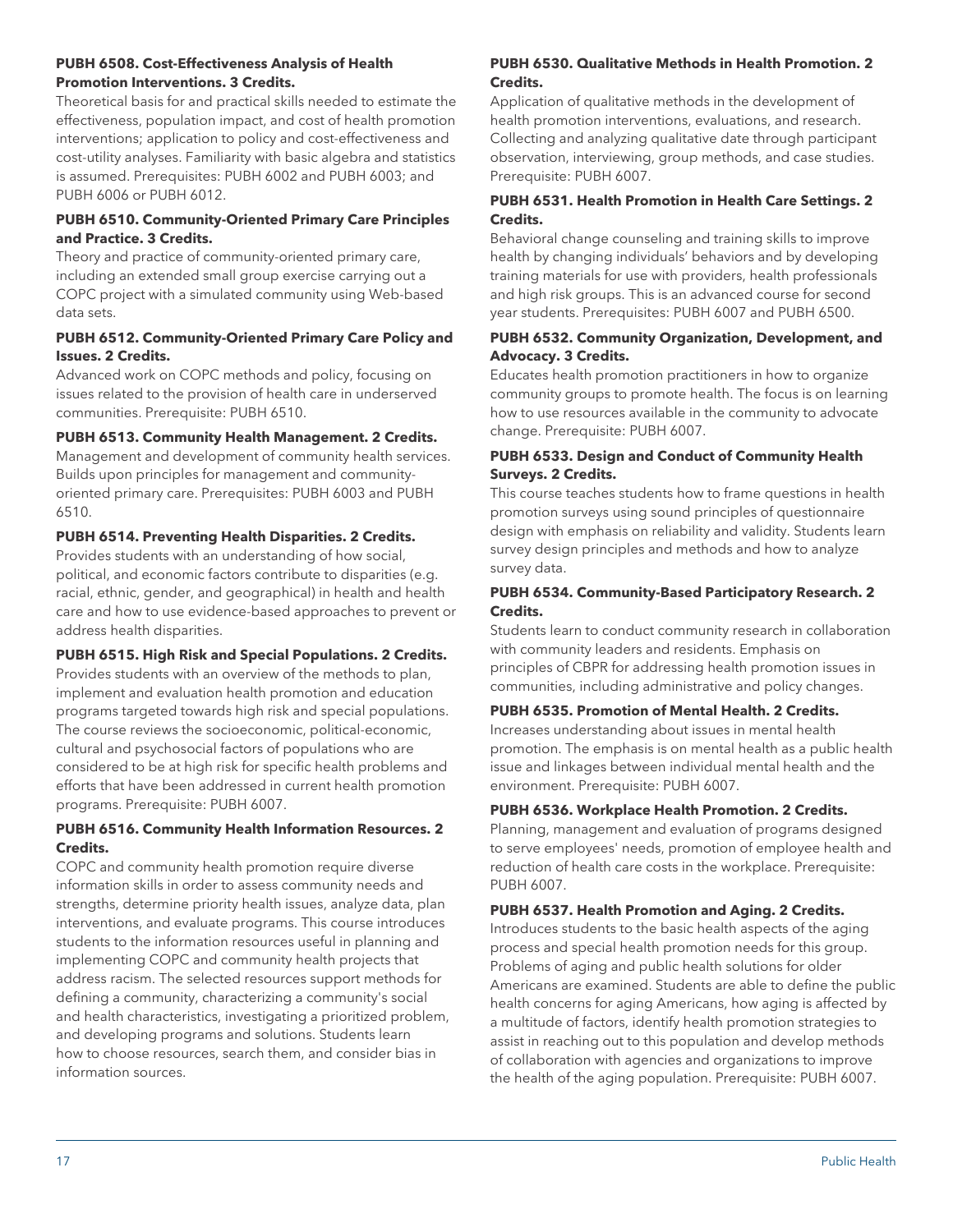#### **PUBH 6550. Maternal and Child Health I. 3 Credits.**

Public health issues affecting the health and well-being of women, children, and families. A multidisciplinary perspective that integrates the biological, demographic, epidemiological, economic, behavioral, social, cultural and environmental aspects.

**PUBH 6551. Maternal and Child Health II. 3 Credits.**

#### **PUBH 6552. Women's Health. 2 Credits.**

.

Issues of women's health through the life cycle. The process of critically evaluating women's health research and issues.

#### **PUBH 6553. Adolescent Health. 2 Credits.**

Issues of physical, mental, and social development and their bearing on the health of adolescents, with special emphasis on prevention.

## **PUBH 6554. Children and Youth with Special Needs. 2 Credits.**

In order to place children and youth with special needs into a public health framework, this course presents an introduction to and an overview of children and youth with special needs due to a developmental disability. Many aspects of developmental disability are addressed including 'concept' and definitions of disability, causes, epidemiological considerations, and development of federal legislation. The scope and range of developmental disabilities are reviewed along with classification schemes. Both national and international distributions are considered from a sociopolitical viewpoint.

#### **PUBH 6555. Reproductive Health: U.S. and Global Perspectives. 2 Credits.**

Reproductive health from a variety of public health perspectives, from defining reproductive health, past perspectives, needed improvements, and the factors that influence reproductive health.

## **PUBH 6556. Maternal and Child Nutrition. 2 Credits.**

Covers the nutritional needs of women during the child bearing years, infants, children and adolescents. The course emphasizes the life course approach to nutrition and has a special emphasis on the effects of diet during infancy on obesity and degenerative diseases in later life. Students examine the biological basis of nutrition, identify risk factors associated with poor nutrition in individuals and populations and evaluate domestic and international programs. Summer (1 credit) and Spring (2 credits)

#### **PUBH 6557. Child Development and Public Health. 2 Credits.**

Examination of the development of children from a public health perspective and provide a detailed examination of the indicators of children's health that are needed to assist public health professionals improve children's health.

#### **PUBH 6558. Women, Gender, and Health. 2 Credits.**

Focuses on gender as a social determinant of health. Emphasis placed on examining the frameworks that are used in public health research to understand gender-based issues and how these frameworks affect the types of programs and intervention efforts developed.

## **PUBH 6559. HIV Prevention: An Interdisciplinary Approach. 2 Credits.**

Provides an interdisciplinary overview of HIV prevention research from the behavioral, biological and biomedical perspective. Students are encouraged to approach the assignments and discussions from their own particular expertise and career interests/goals.

#### **PUBH 6560. School Health and Safety. 1,2 Credit.**

Examines the history, organization, financing, and politics of school health programs. It provides an overview of the core components of school health as defined by the Center for Disease Control and Prevention: health services, health education, physical education, nutrition services, counseling or mental health, school environmental health, health promotion, and family/community involvement. Summer (1 credit); Spring (2 credits)

#### **PUBH 6561. Maternal and Child Health Policy Analysis. 2 Credits.**

Provides instruction in maternal and child health policy in the U.S. with a particular emphasis on policies related to the organization, financing, delivery, and quality oversight of personal health services for mothers and children.

#### **PUBH 6562. Physical Activity and Obesity Interventions: From the Individual to the Environment. 2 Credits.**

This course broadly examines the public health issues related to physical activity and obesity, particularly as they relate to solutions for addressing individual factors and the obesogenic environment. Students gain a further understanding of the social, physiological, behavioral, and environmental factors related to both obesity and physical activity. The course focuses on examining multiple levels of solutions, specifically: 1) individual and behavioral interventions; 2) school-based and community-level interventions; 3) environmental interventions; 4) policy-level interventions. Students are expected to critically evaluate the necessary components of interventions, and apply that knowledge to future programmatic efforts.

#### **PUBH 6563. Global Child Health. 2 Credits.**

Elements of science, policy, challenges, and successes of global child health; focus on low and middle income countries and children under five years of age. Learn the burden of disease and associated risk factors; cost-effective interventions and tools. Restricted to graduate students.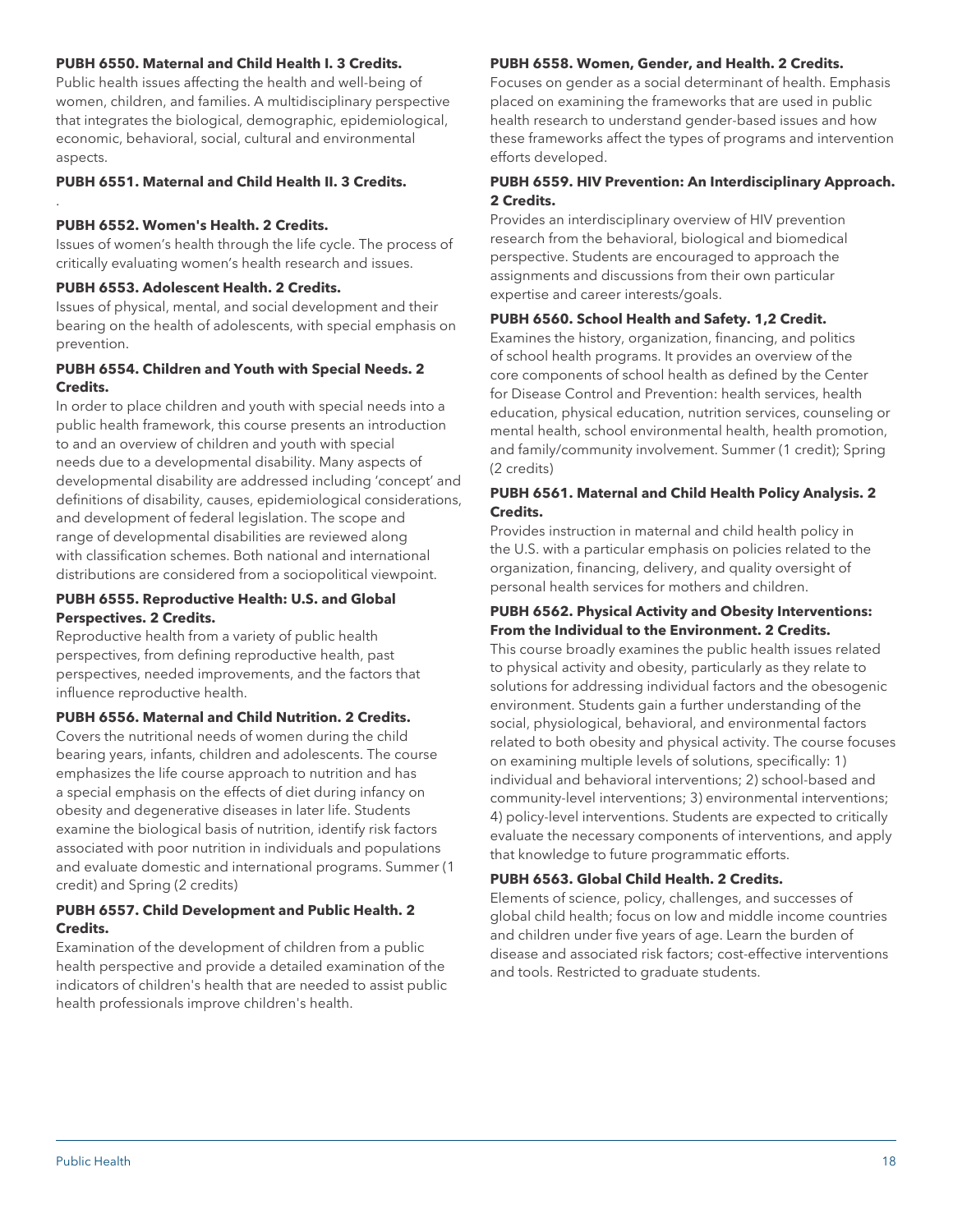#### **PUBH 6570. Advanced Public Health Communication: Theory and Practice. 3 Credits.**

Focuses on the use of communication to positively influence people's – and population's – understanding of health information, decision-making, and health behavior. Students study, and in a group project apply, a range of theories and techniques germane to effective message design and delivery. Prerequisite: PUBH 6503.

## **PUBH 6571. Social Marketing: Theory and Practice. 3 Credits.**

The use of marketing to change the behavior of people, populations, and policy makers in ways that are in their, and society's, best interests. Students in this skills-based course study and work in teams to apply a range of marketing strategies to a real-world situation. Prerequisite: PUBH 6503.

## **PUBH 6572. Marketing Research for Public Health. 3 Credits.**

The use of marketing research techniques used to better understand customers of public health programs in order to improve program design, implementation, and effectiveness. A range of qualitative and quantitative techniques are studied for their relevance to program planning, development, and continuous improvement.

## **PUBH 6573. Media Advocacy for Public Health. 3 Credits.**

Focuses on the use of communication to positively influence public policy and public opinion. In this skills-based course students study and apply a range of theories and techniques germane to the policy advocacy process. Prerequisite: PUBH 6503.

## **PUBH 6574. Public Health Branding: Theory and Practice. 2 Credits.**

This course focuses on the use of branding in the public health and social sectors. Learning from the commercial sector, we examine how to brand behaviors as well as products and services. We review branding methods, examine research on branding and its effectiveness, and build skills in branding for public health objectives.

## **PUBH 6575. Communication Skills for Public Health Professionals. 1 Credit.**

Helps students develop writing and oral presentation skills through intensive, interactive training, practice, and feedback. Provides participants with a solid foundation for all forms of public health and other scientific and technical written and oral communication.

## **PUBH 6590. Introduction to Social Entrepreneurship. 2 Credits.**

Examine innovative organizations created to improve people's lives and contribute to improved social and economic conditions. Emphasis on how such organizations are started, how they are sustained, and the various business models that are adopted to achieve an organizational mission.

# **PUBH 6591. PA/MPH Clinical Leadership Seminar. 1 Credit.**

For first-year physician assistant and master of public health program students, an orientation to their roles as health professionals. Special emphasis on preventive and community medicine.

## **PUBH 6599. Topics in Prevention and Community Health. 3 Credits.**

In-depth examination of a particular facet of prevention and community health. Topics and prerequisites vary.

## **PUBH 6610. Public Health Nutrition Practice and Leadership. 1 Credit.**

This course provides an overview of public health nutrition practice. Students develop communication, management and leadership skills necessary for successful careers. Students also explore potential practicum and culminating experience options, and how to use these experiences to achieve their career goals. This course is designed for first year students in the public health nutrition MPH program.

# **PUBH 6611. Nutrition Assessment. 2 Credits.**

The anthropometric, biochemical, clinical, and dietary methods for assessing nutritional status in individuals. The process of conducting food and nutrition environment assessments. Prerequisites: EXNS 2119 or PUBH 6619; or other equivalent course with permission of the instructor.

## **PUBH 6612. Food Systems in Public Health. 2 Credits.**

A systems approach to understanding food systems and associated public health issues. How the current food system evolved, and how issues such as climate change and population growth may affect food systems in the future. The role of public health practitioners in meeting the population's need for safe, sufficient, and nutritious food. Policies, programs, and proposals aimed at creating healthier, more sustainable food systems.

# **PUBH 6613. U.S. Food Policy and Politics. 2 Credits.**

The programs, regulations, and legislation that pertain to food production, food safety, nutrition assistance, and dietary guidance in the United States at the federal, state, and local levels.

## **PUBH 6619. Fundamentals of Nutrition Science. 3 Credits.**

The fundamental scientific principles of human nutrition; improving diet and nutritional status in the broader context of public health; nutrition assessment, study designs in nutrition science research, the role of nutrition in chronic disease, and current topics in nutrition science.

**PUBH 6620. Designing Healthy Communities. 2 Credits.**

Issues at the intersection of public health and planning; evaluating needs and creating change in communities facing food access, physical activity, and age related challenges; the built environment as a means of improving health and preventing chronic disease.

# **PUBH 6699. Topics in Nutrition Sciences. 3 Credits.**

Examination of a particular facet of nutrition sciences. Topics vary by semester. May be repeated for credit provided topic differs. See the Schedule of Classes for more details.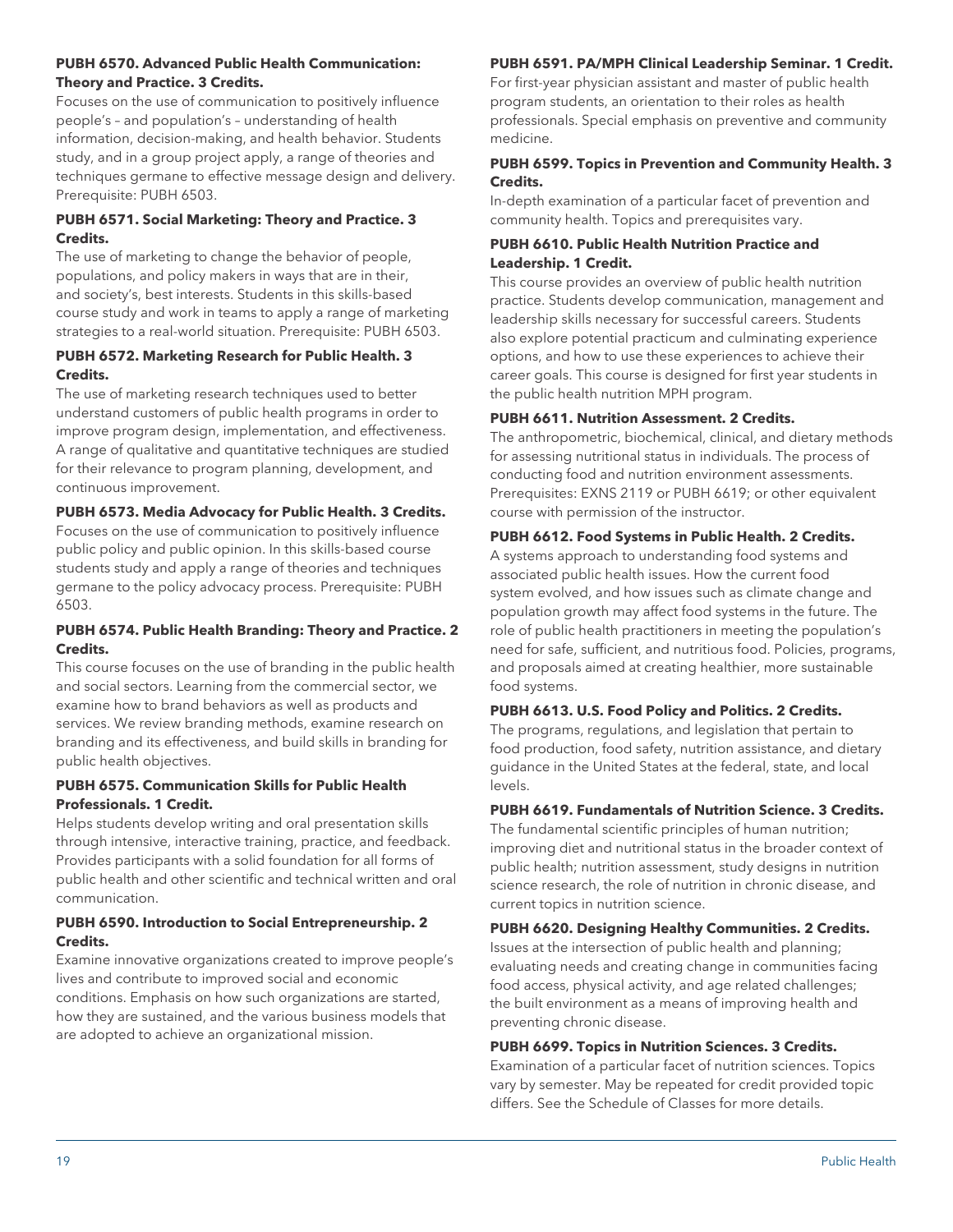## **PUBH 6703. Healthcare Delivery and Health IT. 2 Credits.**

The rapidly changing structure of healthcare delivery in the United States as it has transformed to include virtual healthcare. Addresses the evolution of healthcare access and delivery, payment systems, coverage, regulations, and data. Prerequisites: HSML 6202 or PUBH 6012.

## **PUBH 6704. Health Information Technology, Informatics, and Decision Making. 3 Credits.**

Operationalizing fundamental technology, processes, policies and concepts of healthcare informatics and decision management to translate data into actionable information within the framework of improving quality, safety, productivity, and experience.

#### **PUBH 6705. Health Law and Health IT. 3 Credits.**

The relationship between the federal legal system, healthcare system in the United States, and health IT. Roles of federal, state, and private stakeholders.

## **PUBH 6706. Population and Community Health Analytics. 3 Credits.**

Overview of the concepts of population and community health, the informatics and analytics necessary to assess population health, and best approaches for decision makers and policy makers using and communicating population and community health data.

#### **PUBH 6714. Design of Technologies for Health and Healthcare Settings. 2 Credits.**

User-centered design, human factors, and their use in the creation/implementation of health sector technologies. The design cycle, user experience, accessibility, social and behavioral considerations, learning and performance support. Prerequisites: PUBH 6007.

#### **PUBH 6717. Predictive Analytics. 3 Credits.**

Introduction to the principal methods of predictive analytics, including the evaluation of predictive performance, and showing how these methods are applied in the delivery of health services in the United States. Prerequisites: PUBH 6002.

#### **PUBH 6730. Health Systems and Health IT Applied Analysis Immersion. 3 Credits.**

Immersion course in which students learn from national experts about how individual aspects of health IT fit together to address issues and potential opportunities in healthcare administrative and service delivery.

## **PUBH 6850. Introduction to SAS for Public Health Research. 1 Credit.**

Conducting basic data management tasks with SAS software; creating libraries, data sets, and variables, and generating basic descriptive statistics and simple graphics of public health and biomedical data.

## **PUBH 6851. Introduction to R for Public Health Research. 1 Credit.**

Read, clean, transform, tidy, and summarize public health data in R. Explore data and write R functions to make workflow more efficient.

## **PUBH 6852. Introduction to Python for Public Health Research. 1 Credit.**

Introduction to the basic concepts of Python programming language, illustrated with applications in biomedical sciences and health informatics.

## **PUBH 6853. Use of Statistical Packages for Data Management and Data Analysis. 3 Credits.**

Data management and data analysis using statistical software. Creating and manipulating variables, merging and concatenating data sets, and implementing common statistical methods such as Student's t-test, linear regression, and logistic regression. Prerequisites: PUBH 6002.

## **PUBH 6854. Applied Computing in Health Data Science. 3 Credits.**

Concepts of computing in biomedical sciences and health informatics. Foundations of Unix shell, command line tools, R and Python programming languages, and their applications in public health. PUBH 6860 may be taken simultaneously. Prerequisites: PUBH 6860. Credit cannot be earned for this course and PUBH 4201.

## **PUBH 6856. Advanced SAS for Public Health Research. 1 Credit.**

Advanced SAS programming. Interactive Matrix Language, SAS macro facility, Structured Query Language, and SAS/GRAPH options for creating drill-down graphs to analyze public health data sets. Prerequisites: PUBH 6002; and PUBH 6249 or PUBH 6853; or permission of the instructor.

## **PUBH 6859. High Performance and Cloud Computing. 3 Credits.**

Introduction to high performance computing and cloud computing, including issues such as data transfer, security, virtual machines, and containers. HPC at GW, Amazon Web Services, and Google Cloud for biohealth computing. Prerequisites: PUBH 6851 and PUBH 6852 or permission of the instructor.

## **PUBH 6860. Principles of Bioinformatics. 3 Credits.**

Biological concepts of molecular biology, genome organization, and evolution; computational concepts of alignment, database searching, phylogeny, and structure; and basic programming concepts including the shell, scripting, and databases. Restricted to graduate students. Recommended background: Basic knowledge of biology (BISC 1112 or equivalent) and an introductory course in statistics or biostatistics (STAT 1127 or equivalent) are assumed.

## **PUBH 6861. Public Health Genomics. 3 Credits.**

Molecular technology and its impact on public health practice and discourse in the post-genomic era. The use of genomics to solve or help alleviate public health challenges. Prerequisites: PUBH 6002.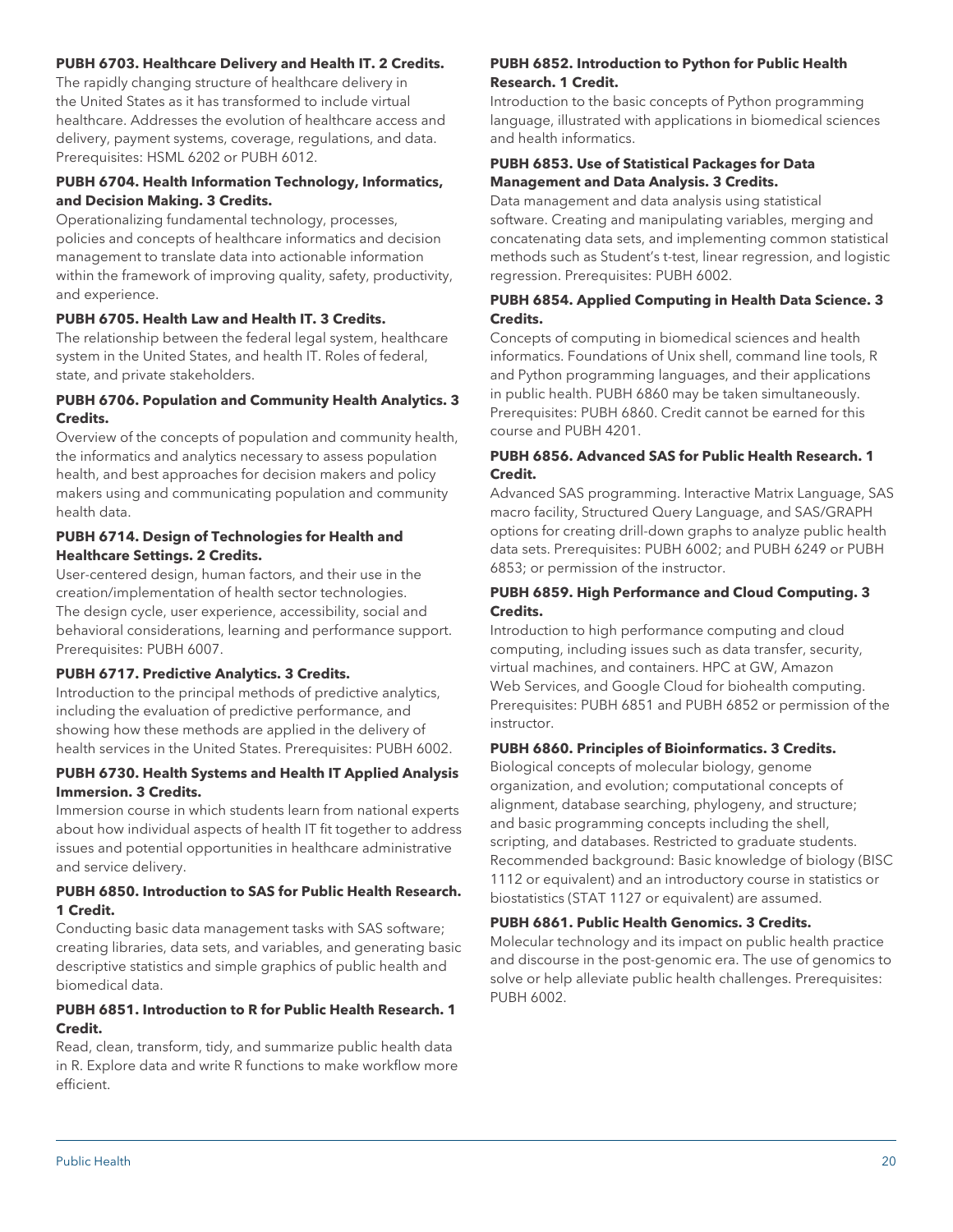## **PUBH 6862. Applied Linear Regression Analysis for Public Health Research. 3 Credits.**

Review of basic statistical inference and an overview of the construction of linear regression models for application to public health and biomedical data sets. Prerequisites: Prior completion of a course in undergraduate statistics and one semester of calculus.

## **PUBH 6863. Applied Meta-Analysis. 1 Credit.**

Examination of meta-analysis (MA) with case studies using R. Statistical methods, including fixed- and random-effects MA; MA for binary and continuous data; heterogeneity in MA; metaregression; and publication bias. Recommended background: Prior completion of an introductory course in biostatistical methods, such as PUBH 6002 or PUBH 6003, or an equivalent, is strongly recommended.

## **PUBH 6864. Applied Survival Analysis for Public Health Research. 3 Credits.**

Application of survival or time-to-event data in public health studies. Censoring, survival functions, Kaplan-Meier curves, logrank tests, Cox proportional hazards regression, parametric survival models, recurrent events, and competing risks Prerequisites: PUBH 6249 or PUBH 6853. Recommended background: undergraduate calculus.

## **PUBH 6865. Applied Categorical Data Analysis. 3 Credits.**

Comprehensive overview of methods for analyzing binary and multicategory response data. Contingency table methods for assessing associations and logistic regression for binary, nominal, and ordinal outcomes, including models for matched data. Prerequisites: PUBH 6002 and PUBH 6003.

## **PUBH 6866. Principles of Clinical Trials. 3 Credits.**

Introduction to basic principles for design, conduct, analysis, and reporting of clinical trials. Developing a proposal for a clinical trial. Prerequisites: PUBH 6002 or equivalent.

#### **PUBH 6868. Quantitative Methods. 3 Credits.**

Basic mathematical statistics: probability, fundamental distributions including binomial, Poisson and normal, central limit theorem, consistency, basic point estimation, hypothesis testing, linear models, and maximum likelihood estimation. Prerequisites: PUBH 6002 and prior completion of at least two courses in single variable calculus. Corequisites: PUBH 6249 or PUBH 6853.

#### **PUBH 6869. Principles of Biostatistical Consulting. 1 Credit.**

Principles and practice of biostatistical consulting and related skills and knowledge for public health and medical research environments. Recommended background: Prior completion of at least two graduate-level courses in statistics and an introductory course that discusses common health research designs, such as PUBH 6003, or their equivalent is strongly recommended.

#### **PUBH 6879. Propensity Score Methods for Causal Inference in Observational Studies. 3 Credits.**

Designing observational studies; drawing causal inferences using propensity score methods; and performing propensity score analysis using R with hands-on data. Prerequisites: PUBH 6851 and PUBH 6865 or permission of the instructor.

## **PUBH 6883. Biostatistics Consulting Practicum. 1 Credit.**

Supervised experiences involving the synthesis of biostatistical skills with consultations in one or more areas of health research. Students in the MPH programs in biostatistics and in epidemiology may register with permission of the instructor. Restricted to students in the MS in biostatistics and MS in epidemiology programs. Recommended background: Prior completion of at least two graduate-level courses in statistics and an introductory course that discusses common health research designs, such as PUBH 6003, or their equivalent is strongly recommended.

## **PUBH 6884. Bioinformatics Algorithms and Data Structures. 3 Credits.**

Algorithmic foundations of bioinformatics, ranging from generic algorithmic techniques to specific algorithms used in various areas of bioinformatics. Theoretical background is complemented with solving practical problems. Prerequisites: PUBH 6854 or equivalent. Credit cannot be earned for this course and PUBH 4202.

## **PUBH 6885. Computational Biology. 3 Credits.**

Introduction to modern computational biology, including omics data science, high-throughput technologies, multiomics data integration, and analytical methods with real-world applications. Permission of the instructor is required prior to enrollment.

#### **PUBH 6886. Statistical and Machine Learning for Public Health Research. 3 Credits.**

Application and evaluation of supervised and unsupervised statistical and machine learning algorithms in the context of biomedical and public health research. Permission of the instructor is required prior to enrollment.

#### **PUBH 6887. Applied Longitudinal Data Analysis for Public Health Research. 3 Credits.**

Introduction to commonly used methods for longitudinal data analysis including fixed effects models, linear and generalized linear mixed effects models, and generalized estimating equations. Missing data. Prerequisites: PUBH 6862 and PUBH 6965; and PUBH 6868, or PUBH 8364, or STAT 6201 and STAT 6202.

## **PUBH 6894. Research Analytics. 3 Credits.**

Key concepts in research analytics; skills and experiences needed to leverage big data to improve public health through data integration.

## **PUBH 6897. Research in Biostatistics and Bioinformatics. 1-4 Credits.**

Independent research. Must be approved in advance by advisor/instructor. Restricted to graduate students in the Department of Biostatistics and Bioinformatics.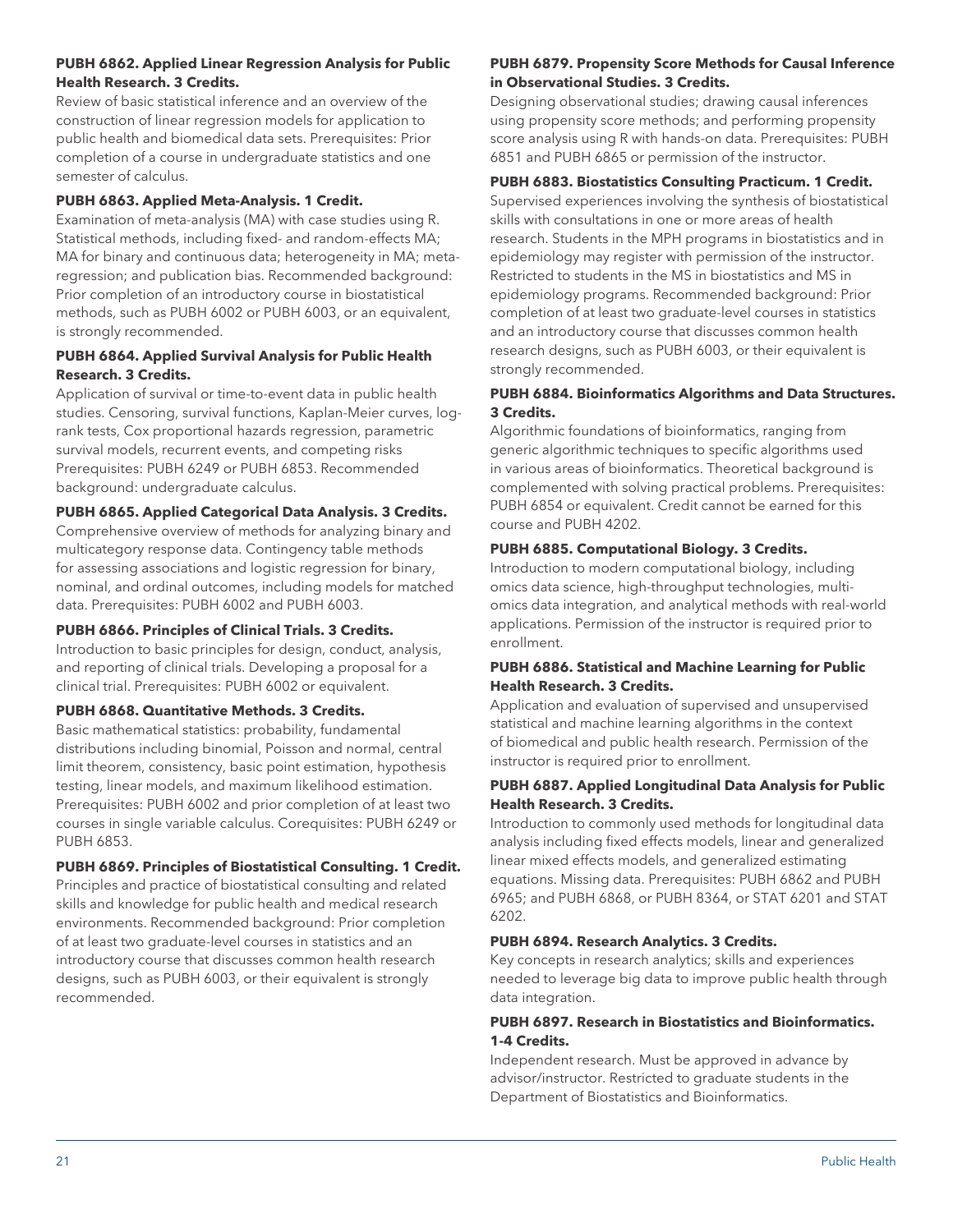## **PUBH 6898. Master of Science Thesis. 1-3 Credits.**

Master's thesis.

#### **PUBH 6899. Topics in Biostatistics and Bioinformatics. 3 Credits.**

Topics vary by semester. May be repeated for credit provided the topic differs. Consult the Schedule of Classes for more details.

## **PUBH 6999. Master of Science in Epidemiology Thesis. 2 Credits.**

Thesis research. Restricted to students in the MS in epidemiology program.

## **PUBH 8010. Doctoral Independent Study. 1-3 Credits.**

Doctoral students complete an independent study plan to meet predetermined project and/or research work under the supervision of a faculty member. May be repeated for a maximum of 12 credits. Restricted to doctoral students in GWSPH programs.

## **PUBH 8099. Doctoral Topics. 1-3 Credits.**

Topics vary by semester. May be repeated for credit provided the topic differs. Consult the Schedule of Classes for more details.

## **PUBH 8110. Research Rotations. 2 Credits.**

Students conduct formal rotations with a laboratory or research group to gain research and reporting experience with the mentorship of EOH faculty. Includes identification of an environmental health research problem, collection or analysis of data, and reporting on the results. May be repeated for credit. Restricted to students in the PhD in environmental program or with the permission of the instructor.

## **PUBH 8116. Communicating Research Results. 2 Credits.**

The importance of strategic communication to public health progress. Students gain communication skills that help to transcend educational barriers and facilitate connections with peers, policymakers, and the broader public. Restricted to doctoral students who have satisfactorily completed the comprehensive examination or with the permission of the dissertation chair.

## **PUBH 8144. Advanced Environmental Health Data Development and Modeling. 1 Credit.**

Advanced doctoral level material on environmental exposure assessment using methods covered in PUBH 6144. Restricted to doctoral candidates. Prerequisites: PUBH 6131 or PUBH 6853. Corequisites: PUBH 6144.

## **PUBH 8199. Topics in Environmental and Occupational Health. 3 Credits.**

Topics vary by semester. May be repeated for credit provided the topic differs. Consult the Schedule of Classes for more details.

## **PUBH 8242. Advanced Topics in Clinical Epidemiology and Public Health: Reading the Research. 1 Credit.**

Evidence-based problem-solving approach using methods covered in PUBH 6242. Restricted to doctoral students. Prerequisites: PUBH 6003 or equivalent. Corequisites: PUBH 6242. Credit cannot be earned for this course and PUBH 6243.

## **PUBH 8244. Doctoral Topics: Cancer Epidemiology. 1 Credit.**

Course focuses on critical review and interpretation of cancer epidemiology literature as well as issues in research design in the field. Prerequisites: PUBH 6001 and PUBH 6003. Corequisites: PUBH 6244.

## **PUBH 8245. Doctoral Topics: Infectious Disease Epidemiology. 1 Credit.**

Provides doctoral level material on the content of infectious disease epidemiology. The course focuses on critical review and interpretation of infectious disease literature as well as issues preparing an analytic research paper on an emerging infectious disease and the application of tools used to describe the epidemiology of those diseases. Spring Prerequisites: PUBH 6003. Corequisites: PUBH 6245.

## **PUBH 8250. Doctoral Topics: Epidemiology of HIV/AIDS. 1 Credit.**

Students select specific topic within area of HIV/AIDS epidemiology. Options include responding to a data analysis problem; responding to a methodological problem found within HIV/AIDS research; or another topic approved by instructor. Prerequisites: PUBH 6001 and PUBH 6003. Corequisites: PUBH 6250.

## **PUBH 8259. Doctoral Topics: Epidemiologic Surveillance in Public Health. 1 Credit.**

Course provides doctoral level material on the content of surveillance offered in PUBH 6259. Focus is on critical review and interpretation of surveillance literature as well as issues preparing an analytic research paper. Prerequisites: PUBH 6002 and PUBH 6003. Corequisites: PUBH 6259.

## **PUBH 8283. Doctoral Biostatistics Consulting Practicum. 2 Credits.**

Working under supervision, students develop an experiencebased understanding of how biostatistical skills are used in one or more areas of health research. Students must have completed at least 6 credits in any combination of general or specialized graduate-level statistics courses, such as PUBH 6202, PUBH 6260, STAT 6201, or STAT 6202, before enrolling in this course. Restricted to PhD students.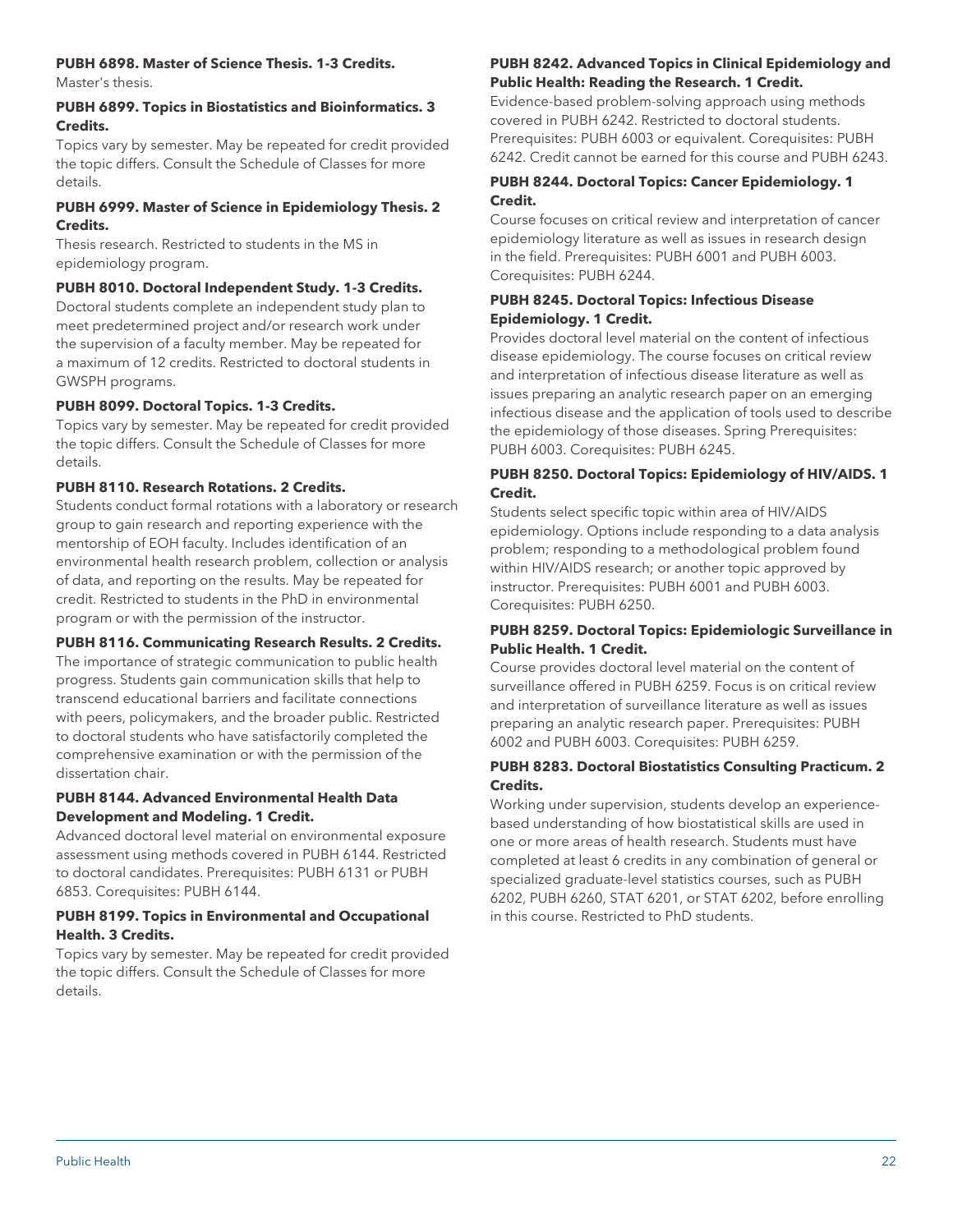#### **PUBH 8364. Quantitative Methods. 3 Credits.**

Introduces basic concepts in mathematical statistics. Topics include probabilities (unconditional and conditional), density and distribution functions of continuous and discrete random variables, including expected values. Specific distribution functions discussed are Binomial, Poisson, Hypergeometric, and Gaussian distributions. Additional topics include bivariable distributions, variance-covariance matrix, limiting theory, asymptotic results, and maximum likelihood estimation. Prerequisites: MATH 1231 and MATH 1232; and PUBH 6002 and PUBH 6249.

#### **PUBH 8366. Biostatistical Methods. 3 Credits.**

Biostatistical methods for asymptotically efficient tests and estimates of relative risks and odds ratios from prospective and retrospective matched and unmatched studies. Fixed and random effects models. Logistic regression, conditional logistic regression. Poisson regression. Maximum likelihood and efficient scores. Prerequisites: STAT 6202 or permission of the instructor.

#### **PUBH 8401. Foundations in Public Health Leadership. 3 Credits.**

Course modules cover personal leadership; leadership models, theories, concepts, tools, and skills; and practical application of leadership to real world situations. Restricted to doctoral candidates.

## **PUBH 8402. Leadership and Decision Making: Skills Based Approach. 2 Credits.**

Using leadership and decision making skills to solve complex health problems and implement successful solutions to improve population health in all communities; decision making, program management, quality and risk management, human resources and budget, governance, and change management.

#### **PUBH 8403. Leadership in Public Health Policy and Practice. 2 Credits.**

Students work in teams on projects for clients from public health-related agencies or organizations in the Washington, DC, area that address issues in environmental and occupational health, global health, health behavior, and health policy. Restricted to students in the DrPh program. Prerequisite: PUBH 8402.

## **PUBH 8404. Advanced Topics: Health Systems and Health Policy Research. 3 Credits.**

Examination and assessment of issues related to the intersection of health care systems and health policy, and how health policy and health services research can inform the development and evaluation of health care systems and health policy. Restricted to doctoral candidates. Prerequisite: PUBH 6315.

## **PUBH 8405. Advanced Topics: Health Economics Research. 3 Credits.**

Critical financing issues for U.S. public health and health care services and systems. The role of health services research in understanding the effects of these issues and informing the deliberations and decisions of policymakers.

## **PUBH 8406. Advanced Topics in Global Health Doctoral Seminar I. 2 Credits.**

First in a two course sequence that provides doctoral students with an in-depth, substantive understanding of advanced research and practice-related challenges in global health. Restricted to students in the DrPH and PhD programs.

#### **PUBH 8407. Advanced Topics in Global Health Doctoral Seminar II. 2 Credits.**

Second in a two course sequence that provides doctoral students with an in-depth, substantive understanding of advanced research and practice-related challenges in global health. Restricted to students in the DrPH and PhD programs. Prerequisites: PUBH 8406.

#### **PUBH 8408. Advanced Topics: Health Behavior Research & Practice Applications. 3 Credits.**

Advanced topics relating theory to practice in areas of health education and behavioral change. Application of qualitative and quantitative research to health related behavior at individual and community levels.

#### **PUBH 8409. Advanced Topics: Health Communication Research. 3 Credits.**

Methods of communications research designed to alter health behavior. Emphasis on critical analysis of communications research aimed at the mass public, groups, and interpersonal level.

## **PUBH 8411. Advanced Topics: Principles of Human Health Risk Science. 3 Credits.**

This course provides the doctoral student with a comprehensive orientation to the frameworks, principles and issues involved in assessing, managing and communicating environmental health risks. This fundamental, interdisciplinary course is designed to foster dialogue and insights about contemporary risk science and management issues, including ethical concerns and technical issues that influence policy making. Restricted to students in the environmental and occupational health program, or with permission of the instructor.

## **PUBH 8412. Advanced Topics: Environmental and Occupational Health Research and Practice. 3 Credits.**

This course exposes students to the theory and reality of both research and practice in environmental and occupational health. There is an emphasis on the use of public health science in policy and regulatory decisions. Prerequisites: PUBH 8411 or permission of the instructor.

## **PUBH 8413. Research Leadership. 1-10 Credits.**

Students participate in a range of activities designed to develop and enhance their research methods and analytic skills. These activities include participating in the development and submission of sponsored research proposals; being formally affiliated with a research project, assuming responsibility for completing a real-world research project; engaging in empirical data collection and analysis efforts.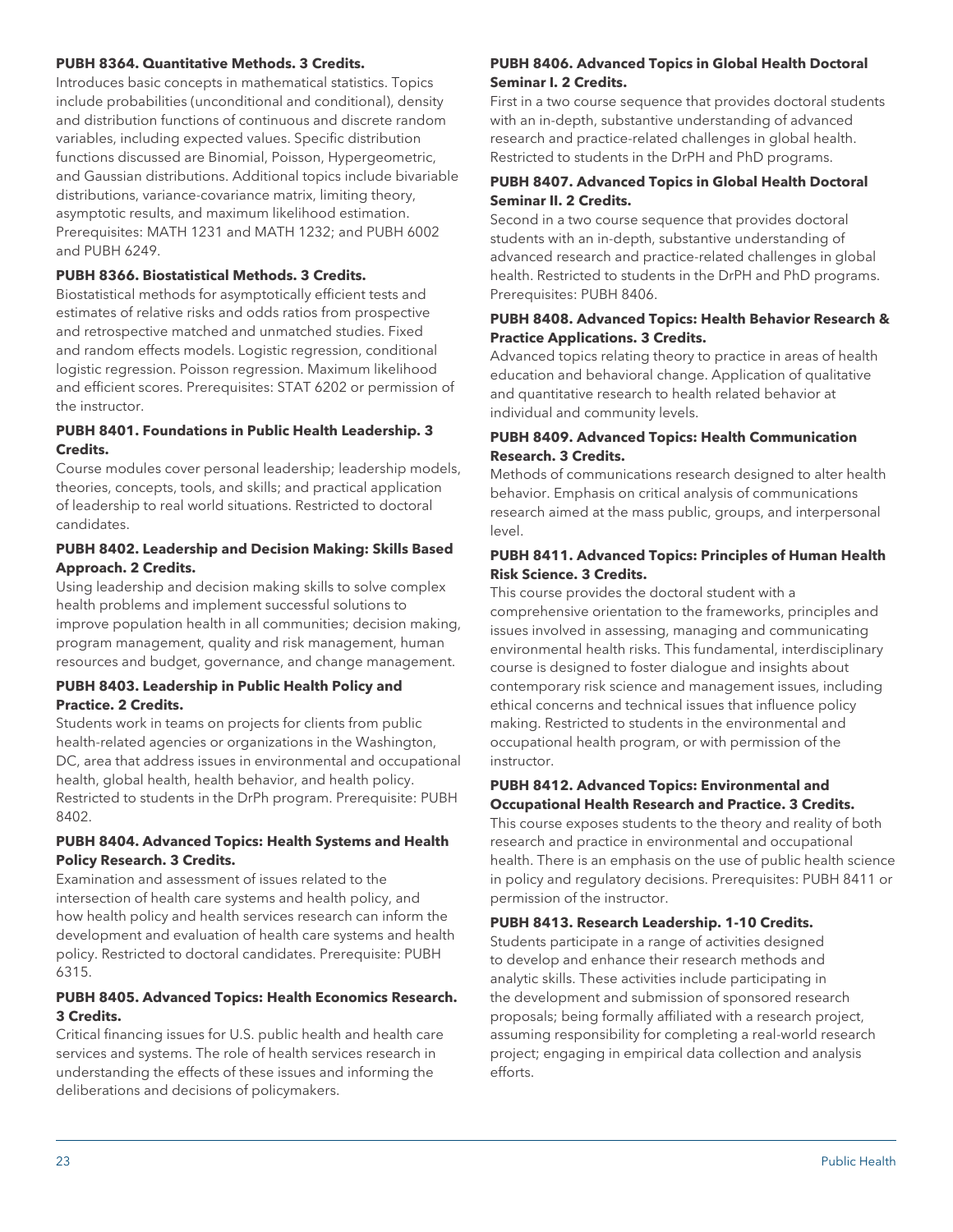## **PUBH 8414. Policy and Management Leadership. 1-10 Credits.**

Students develop and enhance their management, leadership, and policymaking skills for problem solving in real-world settings; public health departments, community health centers, legislative settings, and public or teaching hospitals.

## **PUBH 8415. Instructional Leadership. 1-10 Credits.**

Students participate in a range of activities designed to develop and enhance their teaching skills. These activities include course development, teaching master's level courses, acting as TA for undergraduate courses, advising students about their class performance, evaluating student performance, and developing remedial programs for students.

## **PUBH 8416. Study Design & Evaluation Methods. 3 Credits.**

Prepares doctoral students to design and conduct program and policy evaluation in public health. Intensive introduction to the principles of study program design and evaluation research emphasizing the ability to synthesize the populationbased intervention literature, apply planning and management methods, describe and apply research methods from a range of disciplines, and prepare a program research proposal.

#### **PUBH 8417. Qualitative Research Methods and Analysis. 3 Credits.**

Techniques for designing and conducting qualitative research and for analyzing and reporting qualitative data relevant to program development and implementation, community assessment, and policy analysis. Prerequisites: PUBH 8416.

## **PUBH 8418. Applied Statistical Analysis. 3 Credits.**

Intensive course in data management and data analysis using STATA® . Database management system techniques and data analytical strategies for the appropriate analysis of data sets obtained from a variety of studies will presented. The student will manipulate national data sets from epidemiological studies as well as Demographic and Health Survey (DHS) data. Prereq: PubH 8416.

#### **PUBH 8419. Measurement in Public Health and Health Services. 3 Credits.**

Review principles of measurement and assessment as they apply to public health and health services research constructs, review existing state-of-the-art measures of individual and population health status (e.g., morbidity, mortality, functioning and health-related quality of life) and of individual and community health behavior. Explore current measurement issues in health research.

## **PUBH 8420. Advanced Analysis and Dissemination. 3 Credits.**

Advanced multivariate data analyses of complex datasets and programs, including advanced cross-sectional techniques, time-series analysis, and the use of panel data. Evaluation of results, and dissemination of findings to relevant stakeholders. Fall. Prerequisites: PUBH 8417 and PUBH 8418.

## **PUBH 8422. Advanced Health Care and Public Health Research Design. 2 Credits.**

Design of protocol suitable for implementation as part of DrPH dissertation requirement. Permission of the instructor, completion of required coursework, and successful completion of the comprehensive examination required prior to enrollment.

## **PUBH 8423. Dissertation Research. 1-12 Credits.**

Dissertation research for DrPH. Prerequisite: PUBH 8422.

## **PUBH 8435. PhD Dissertation Proposal Development. 2 Credits.**

PhD students receive guidance in developing and defending their dissertation proposal. Restricted to doctoral students who have successfully completed comprehensive examinations.

## **PUBH 8470. Global Health Demographic Methods. 3 Credits.**

Introduction to the derivation, application, and substantive importance of core demographic measures used in public health. Permission of the instructor is required prior to enrollment. Restricted to doctoral students.

#### **PUBH 8471. Ethics in Public Health Practice and Policy. 2 Credits.**

Basics of public health ethics and the process of ethical analysis. Tools and resources for addressing ethical challenges that commonly arise in the practice of public health.

#### **PUBH 8472. Survey Research Design. 3 Credits.**

Introduction to basic methodologies necessary to develop and field a scientific survey instrument, including sampling, question and questionnaire design, and administration. Restricted to doctoral students.

#### **PUBH 8473. Advanced Topics Global Child Health. 1 Credit.**

Topics and issues in global child health. Focus on critical review and interpretation of health challenges facing children in lowand middle- income countries. May be repeated provided the topic differs. Consult the Schedule of Classes for details. Restricted to doctoral students. Corequisites: PUBH 6563.

#### **PUBH 8474. Advanced Health Systems Research Methods in Low- and Middle-Income Countries. 1 Credit.**

Advanced methods for designing and executing health systems research in low- and middle-income countries. Critical review and interpretation of health systems research literature, case study designs, and qualitative data analysis. Restricted to doctoral students. Corequisites: PUBH 6474.

## **PUBH 8475. Research Ethics and Integrity in Domestic and International Research. 2 Credits.**

Students increase knowledge and enhance skills to recognize and consider ethical issues in the conduct of human subject research. Restricted to graduate students in the School of Public Health, School of Medicine and Health Sciences, and School of Nursing, or with the permission of instructor.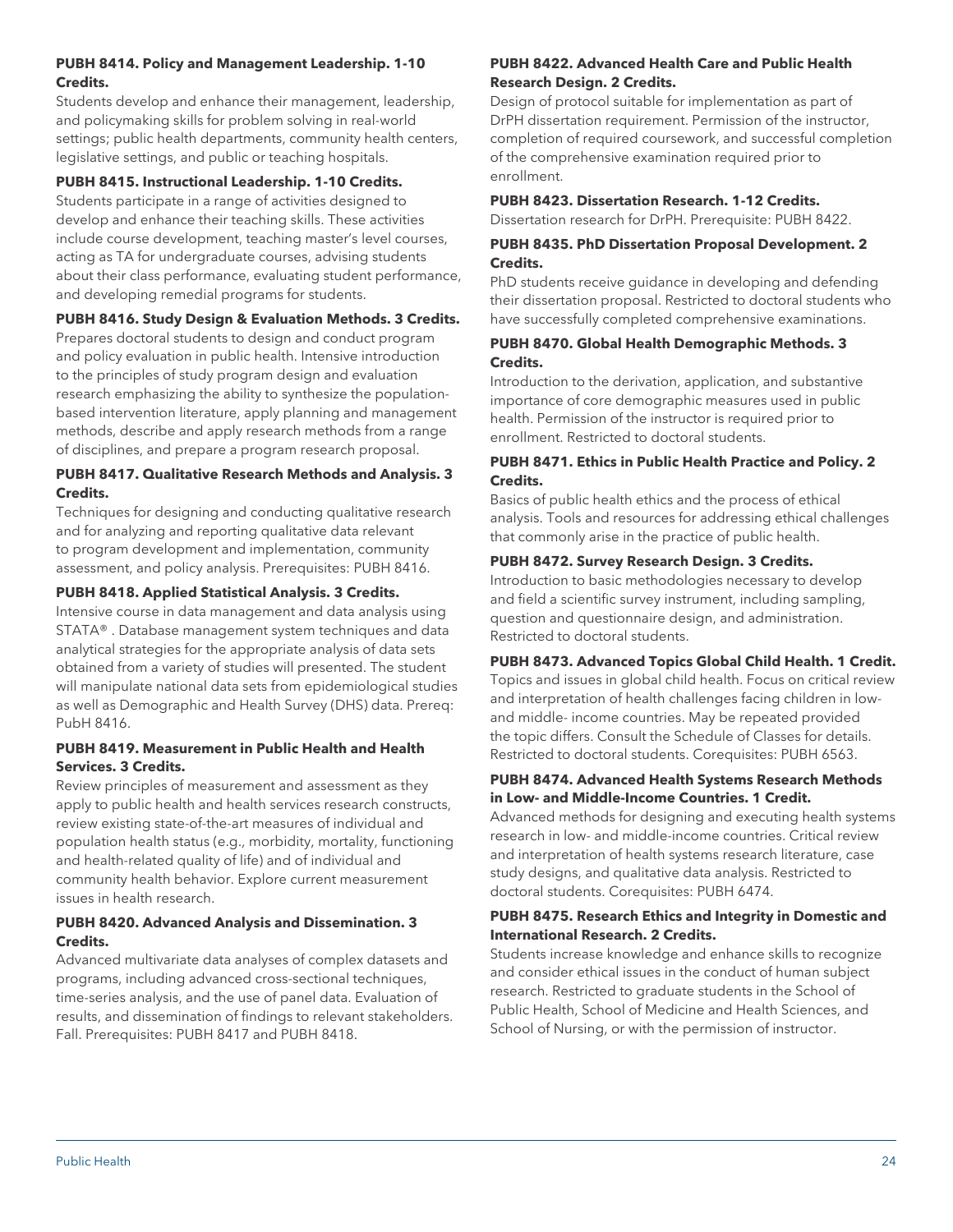#### **PUBH 8486. Global Infectious Diseases. 2 Credits.**

Advanced topics and current issues in the control, prevention, and global impact of infectious diseases, both emerging and re-emerging. Restricted to doctoral students.

#### **PUBH 8525. Advanced Topics in Social and Behavioral Sciences. 1 Credit.**

In-depth exploration of key concepts and theoretical orientations in the social and behavioral sciences with applications to public health. Restricted to students in the PhD in the social and behavioral sciences in public health program.

#### **PUBH 8526. Application of Structural Equation Modeling to Public Health Research. 3 Credits.**

Structural equation modeling (SEM) and its application using Mplus statistical software. Includes basic concepts of SEM, mediation analysis, latent growth modeling, and latent class modeling. Restricted to doctoral students. Prerequisites: PUBH 6862 or PUBH 8418.

#### **PUBH 8527. Scientific Writing and Training Grant Development. 1 Credit.**

Prepares students to submit NIH training grant funding requests; includes identifying research gaps and training needs and practicing presentation skills. Restricted to doctoral students. Prerequisites: approval of the program director.

## **PUBH 8528. Advanced Topics in Critical Review of Social-Behavioral Theory and its Application in Public Health. 3 Credits.**

Advanced topics relating social and behavioral theory to health behavior change interventions in areas of health promotion, education, an prevention programs. Restricted to doctoral students.

#### **PUBH 8534. Multi-Level Interventions for Health Promotion. 3 Credits.**

An in-depth investigation of the field of intervention science with specific applications to public health. Restricted to doctoral students.

## **PUBH 8610. Statistical Methods for Health Policy. 3 Credits.**

Application of statistical analysis in health policy and public health research using Stata® to analyze a variety of large public health data sets. Prior completion of at least one graduate-level statistics course is required. Restricted to doctoral students. Credit cannot be earned for this course and PUBH 6310.

## **PUBH 8620. Seminar: Foundations of U.S. Health Policy. 2 Credits.**

Reintroduction to the basics of U.S. health policy, combining advanced legal, policy, and regulatory content with advanced health law and policy analysis skills. Restricted to doctoral students in health policy or with the permission of the instructor.

## **PUBH 8622. Health Care Payments, Systems, and Delivery Models. 3 Credits.**

Survey of long-standing practices and recent developments in provider payment and the organization of health care delivery in the United States. Restricted to doctoral students in the health policy program or with the permission of the instructor.

#### **PUBH 8700. Doctor of Public Health Interdisciplinary Seminar. 3 Credits.**

Interactive seminar providing DrPH students with a fundamental understanding of the history and current issues associated with health policy, health behavior, global health, and environmental and occupational health. Restricted to doctoral students.

#### **PUBH 8701. Doctor of Public Health Applied Practice Experience. 0 Credits.**

Application of principles of leadership and management, and public health theories and methodologies, to real-life situations to demonstrate mastery of evidence-based public health decision making and strong leadership skills in practice. Restricted to students in the doctor of public health program.

#### **PUBH 8702. Doctor of Public Health Proposal Development. 2 Credits.**

Students receive support, guidance, and critique as they develop their draft applied dissertation proposal and prepare for the oral presentation to defend the proposal. Each student must meet with the instructor before the term begins. Restricted to students in the DrPH program with permission of the instruction. Prerequisites: Successful completion of the comprehensive examination and a research hypothesis and abstract approved by the academic advisor or dissertation chair.

## **PUBH 8703. Doctor of Public Health Applied Dissertation. 6 Credits.**

Students may enroll upon successful completion of the comprehensive exams, successful defense of their proposal, and with the permission of the advisor. Restricted to students in the DrPH program. Prerequisites: PUBH 8702.

## **PUBH 8706. Foundations in Public Health Leadership. 3 Credits.**

Course modules cover personal leadership; leadership models, theories, concepts, tools, and skills; and practical application of leadership to real world situations. Restricted to students in the doctor of public health program.

#### **PUBH 8708. Applied Public Health Methods. 3 Credits.**

Framework of critical analysis and application of key public health methodologies; qualitative, quantitative, policy analysis, mixed methods, implementation science, to interpret and communicate findings to address global public health issues. Restricted to doctoral students.

#### **PUBH 8710. Public Health Practice and Social Entrepreneurship. 3 Credits.**

Depth of study in the competencies necessary for creating social enterprises to foster public health innovation and managing enterprises, people, and projects.